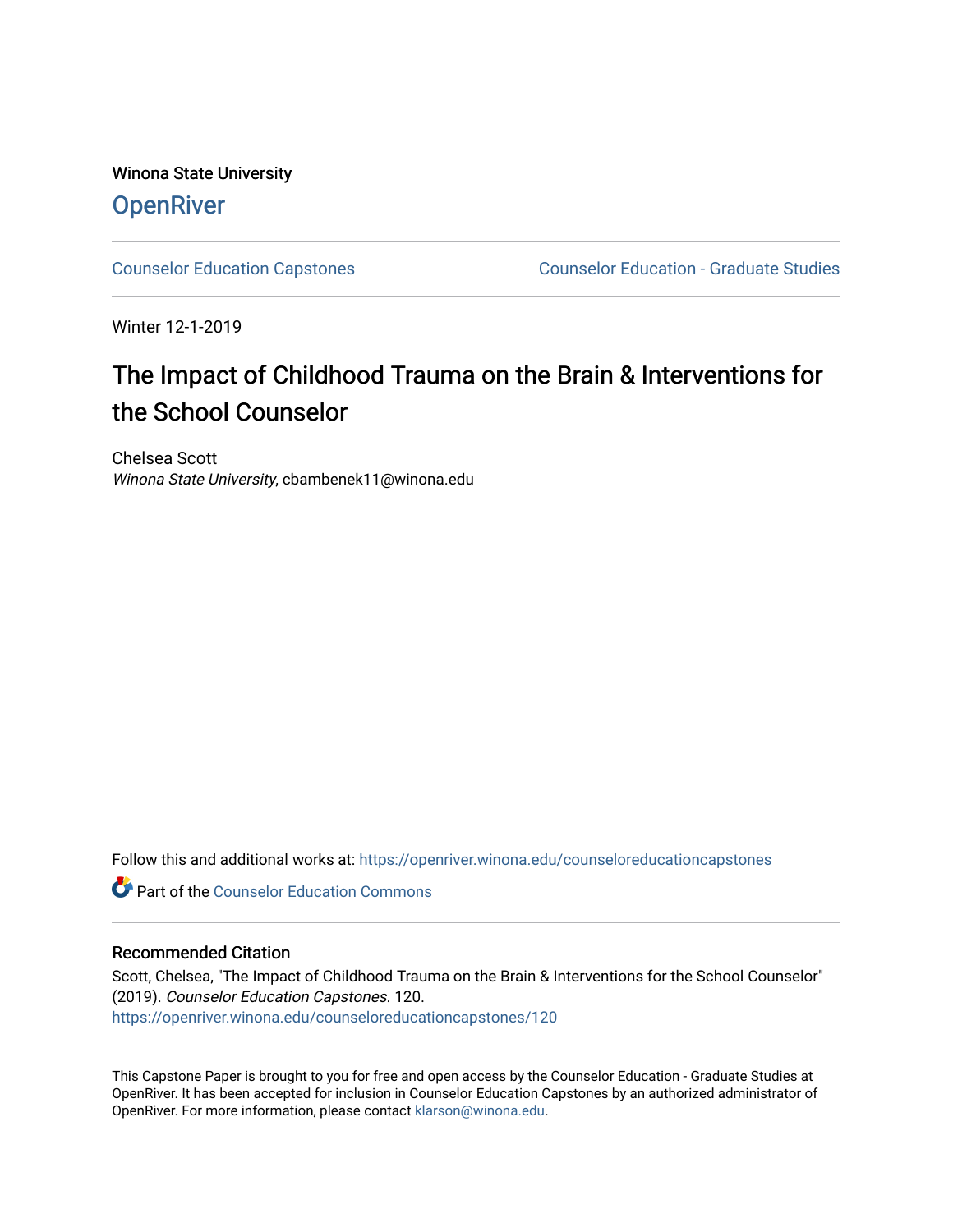The Impact of Childhood Trauma on the Brain & Interventions for the School Counselor

Chelsea Scott

A Capstone Project submitted in partial fulfillment of the

requirements for the Master of Science Degree in

Counselor Education at

Winona State University

Fall 2019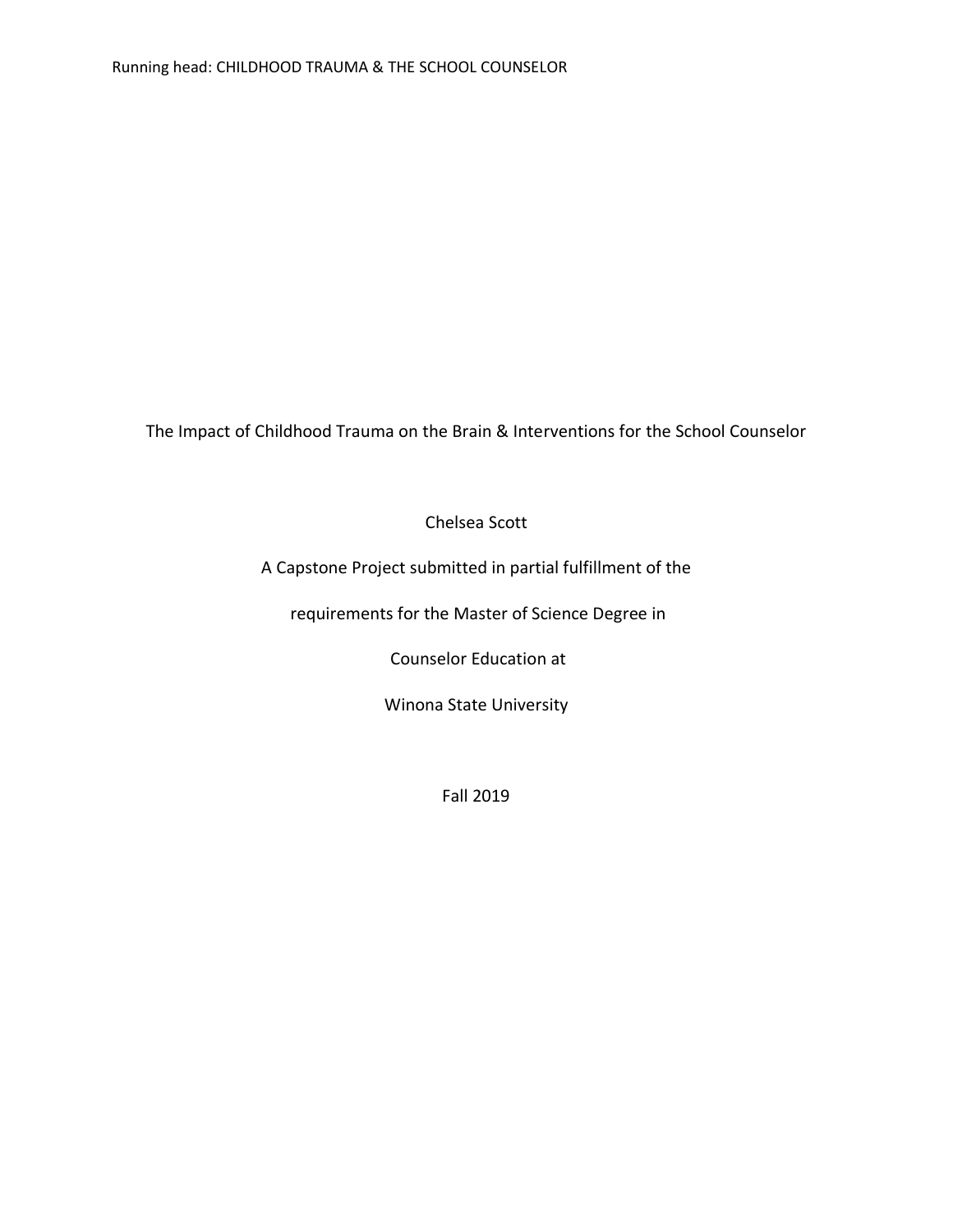Winona State University College of Education Counselor Education Department

CERTIFICATE OF APPROVAL

CAPSTONE PROJECT

\_\_\_\_\_\_\_\_\_\_\_\_\_\_\_\_\_\_\_

 $\overline{\phantom{a}}$  , which is a set of the set of the set of the set of the set of the set of the set of the set of the set of the set of the set of the set of the set of the set of the set of the set of the set of the set of th

**The Impact of Childhood Trauma on the Brain & Interventions for the School Counselor**

This is to certify that the Capstone Project of

Chelsea Scott

Has been approved by the faculty advisor and the CE 695 – Capstone Project

Course Instructor in partial fulfillment of the requirements for the

Master of Science Degree in

Counselor Education

Anguinitta V. Calhoun

Capstone Project Supervisor:

Anquinetta V. Calhoun, Ph.D.

Approval Date: 12 December 2019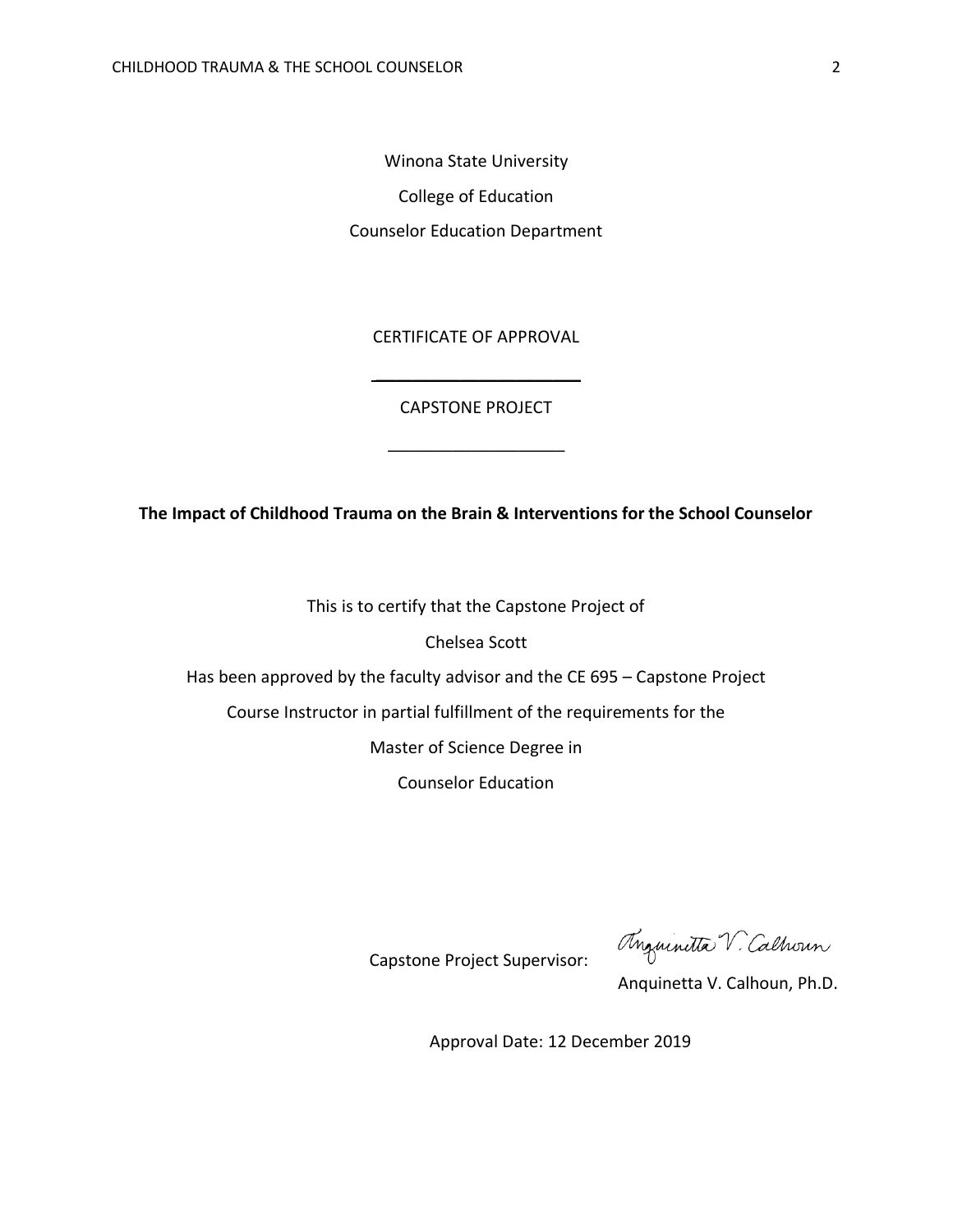#### Abstract

Schools are experiencing a rise in aggressive and defiant behaviors amongst students, as well as drop-out rates and absences. Many of these students have adverse childhood experiences, otherwise known as trauma. There is growing concern of how to manage and best support these students in the school environment. This literature review defines childhood trauma, the effects of childhood trauma on brain development, academic and social emotional concerns in relation to trauma, the role of the school counselor and evidence-based interventions that the school counselor can utilize. Trauma manifests itself differently in every individual, and the responses can look very different. School counselors are an important piece to the puzzle when supporting students that have experienced trauma. They are often on the front lines of crisis while the child is at school and are the main support for mental health needs schoolwide. It is important for the school counselor to have tools on hand to help work through difficult situations that the student may be experiencing. This paper explores four evidencebased interventions and their effectiveness.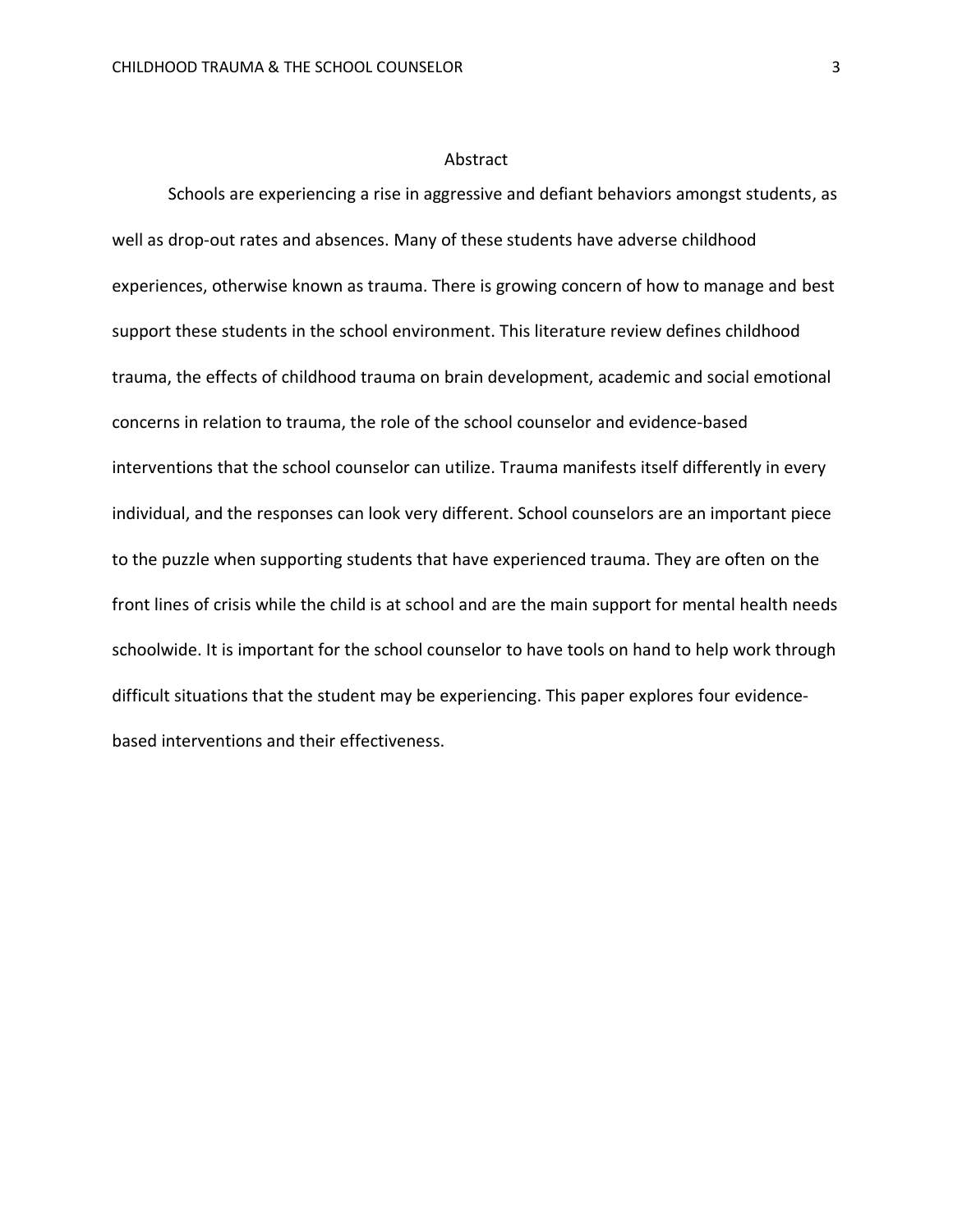| <b>CULLELILS</b> |  |
|------------------|--|
|                  |  |
|                  |  |
|                  |  |
|                  |  |
|                  |  |
|                  |  |
|                  |  |
|                  |  |
|                  |  |
|                  |  |

## **Contents**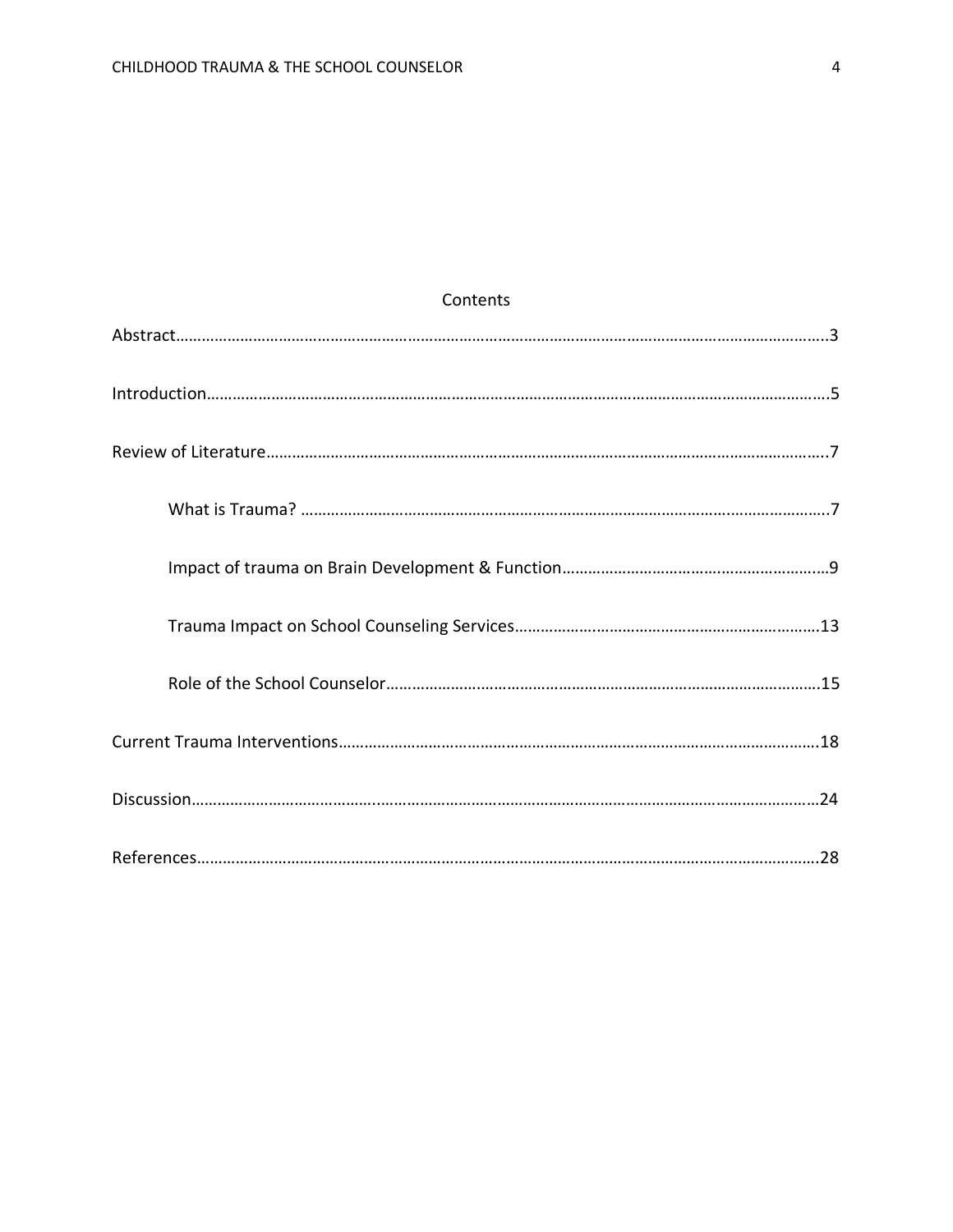#### **Introduction**

The prevalence of trauma among young children and its impact on educational outcomes is quickly gaining attention (Cummings, Addante, Swindell & Meadan, 2017). The Substance Abuse and Mental Health Services Administration (SAMHSA), defines trauma as, "resulting from an event, series of events, or set of circumstances that is experienced by an individual as physically or emotionally harmful or life threatening and that has lasting adverse effects on the individual's functioning and mental, physical, social, emotional, or spiritual wellbeing" (Cummings et al., 2017, p. 2728).

In 2010, the U.S Department of Health and Human Services reported that state child protective service agencies received three million reports of neglect and child abuse, with almost 700,000 cases verified as actual cases of abuse or neglect (Kindsvatter & Geroski, 2014). In 2015, "child protective services agencies collectively substantiated approximately 680,000 cases of child maltreatment and received four million reports of suspected maltreatment" (Reinsbergs & Fefer, 2017, p. 250). The U.S. Department of Health and Human Services (2019), reported that of the three and a half million children who were the subject of an investigation in 2017, an estimated 674,000 children were determined to be victims of maltreatment. Although the numbers of child victims have decreased, national prevalence surveys indicate that 13% of all children experience abuse or neglect during the prior year (Reinbergs & Fefer, 2017), and about one in four children experience potentially traumatic events before their third birthday (Cummings et al., 2017).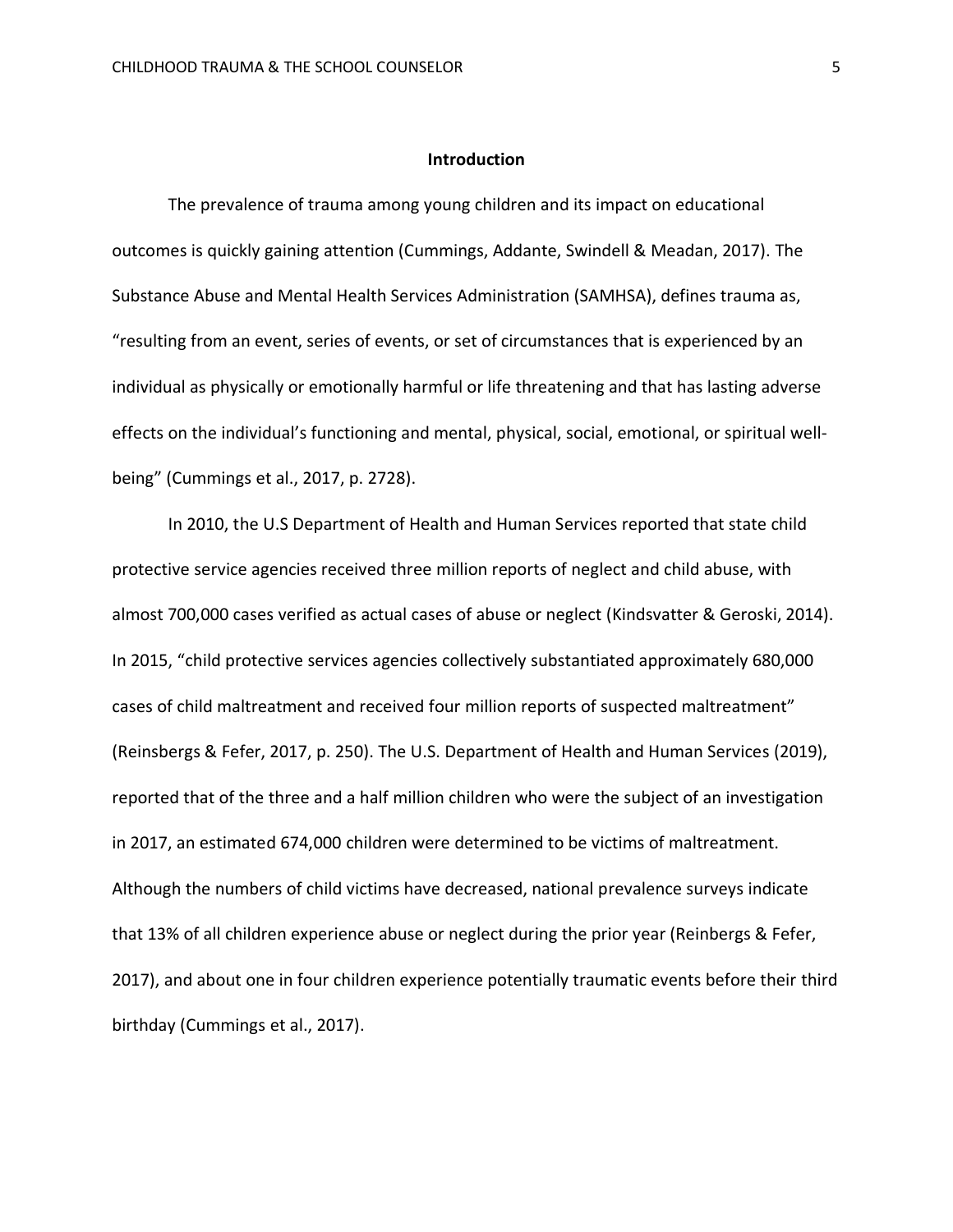**"**Over the past decade, there has been increasing awareness of the prevalence and negative sequelae of exposure to trauma among school-age children" (Santiago et al., 2018, p. 1). Schools are increasingly recognized as critical venues to support students who have been exposed to trauma (Hoover et al., 2018). Many students and their families lack access, motivation, and ability to successfully participate in therapy and follow treatment plans, (Brunzell, Waters & Stokes, 2015) and for most students, attending school is the most regular and predictable routine in their young lives (Brunzell et al., 2015); therefore, making the school environment a prime location to provide counseling and therapy to trauma affected children.

It is believed that schools can be healing institutions in addition to academic institutions, for the student population who have been affected by trauma. (Brunzell et al., 2015). As the mental health professional in the school, school counselors are faced with the task of supporting students from many different backgrounds and cultures; therefore, making it very important to understand the effects of childhood trauma, as well as having a toolbox of interventions they can utilize while working with a student who has experienced trauma. Healthy, trusting relationships are extremely important while working with children who have experienced trauma and school counselors are an important source within the school, to help build trusting and supportive relationships with children. These and other positive relationships create the groundwork necessary to change brains (Maikoetter, 2011). When children have not experienced consistent safety and love in a relationship with a caregiver, all other relationships are compromised and can feel threatening (Maikoetter, 2011). Caring and competent caregivers can help the child to not only feel physically safe, but emotionally safe as well (Sciaraffa, Zeanah & Zeanah, 2017). School counselors, direct care workers, caseworkers,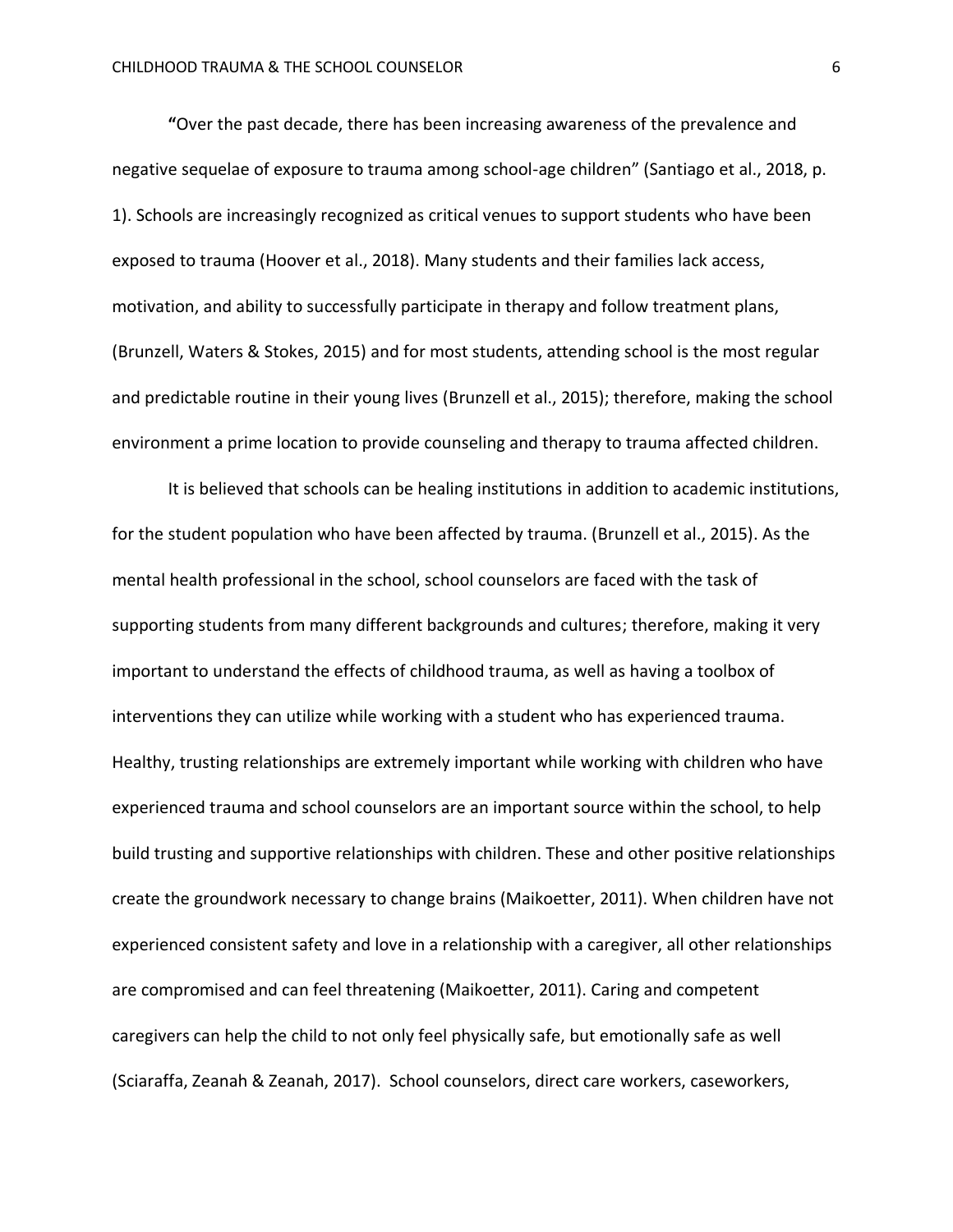teachers, and other staff create a web of support for children who have not had these healthy early attachments (Maikoetter, 2011), and can use a trauma-focused approach to help make school a safe and successful environment.

Trauma exposure exerts a negative impact on academic outcomes, and has a direct negative impact on neurobiology, attention, and cognitive processes (Santigo et al., 2018). Educational settings have increasingly begun to recognize the need for trauma-informed strategies to help increase identification of students who may be showing early signs of distress and to help prevent the impact trauma can have on current and future academic performance (Santigo et al., 2018). It is important to remember that one child could have experienced a similar traumatic event as another child, but one child may have more resilience than the other. Reinbergs and Fefer (2017) state that "although not all children who experience a potentially traumatic event develop traumatic stress symptoms, many children develop a variety of psychological concerns that interfere with their educational performance" (p. 250).

#### **Review of Literature**

## **Trauma**

Twenty-two percent of children living in the United States, more than 15.6 million kids total, have had two or more adverse experiences, according to the latest results from the National Survey of Children's Health (Casey Foundation, 2018). The term adverse childhood experiences refers to a number of potentially traumatic events, including episodes of sexual, physical or emotional abuse as well as exposure to hardships like parental divorce and parental incarceration (Casey Foundation, 2018). SAMHSA, indicates that "individual trauma results from an event, series of events, or set of circumstances that is experienced by an individual as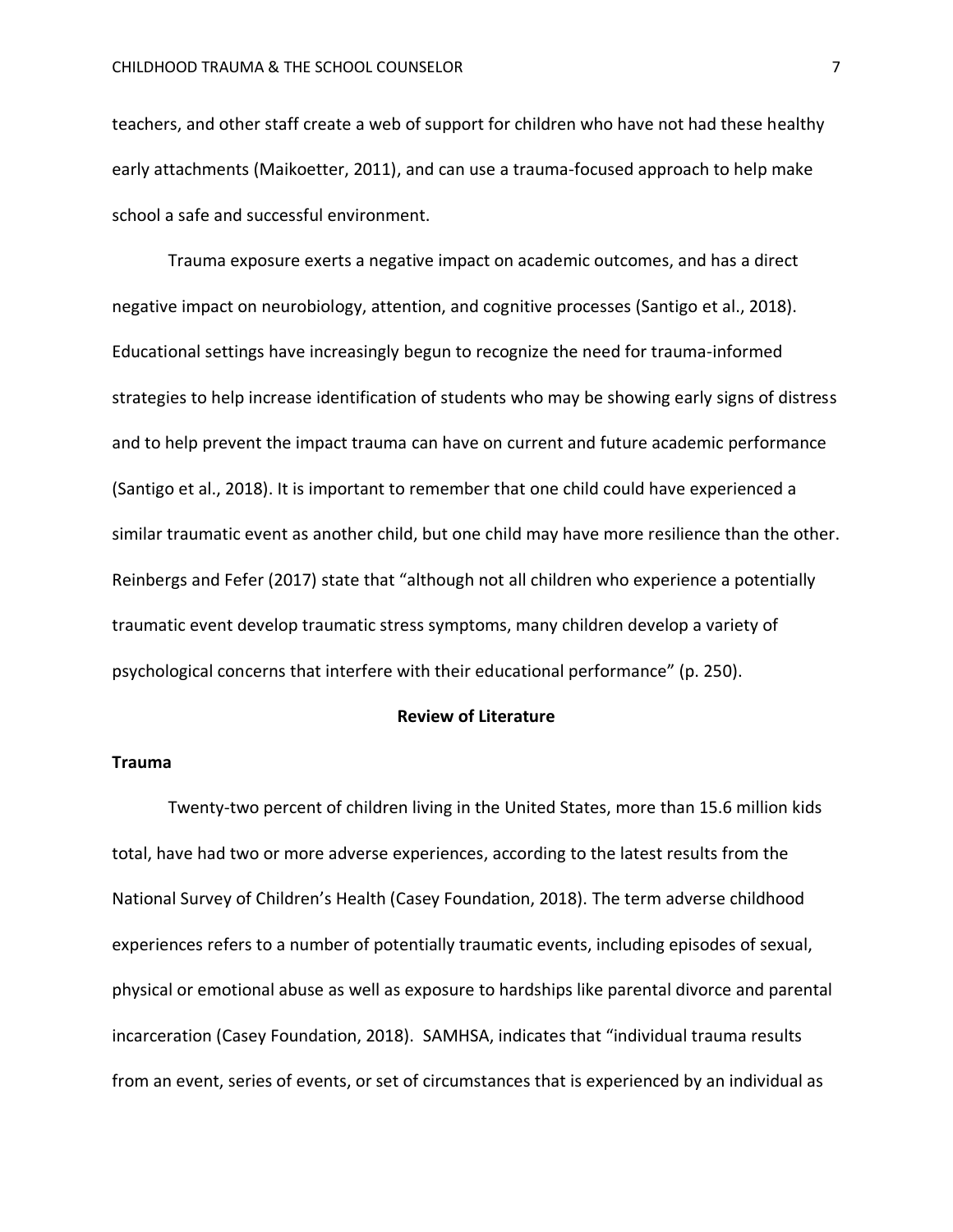physically or emotionally harmful or life threatening and that has lasting adverse effects on the individual's functioning and mental, physical, social, emotional, or spiritual well-being" (Cummings et al., 2017, p. 2728). Poor school performance and educational achievement is also often linked to trauma in childhood (Boden, Horwood & Fergusson, 2007).

According to the National Institute of Mental Health, there are two types of trauma, which include physical and mental (Kids Matter Inc., 2016). Physical trauma includes the body's response to serious injury and threat (Kids Matter Inc., 2016). Mental trauma includes frightening thoughts and painful feelings (Kids Matter Inc., 2016). Mental trauma can produce strong feelings, along with extreme behavior such as intense fear or helplessness, withdrawal or detachment, lack of concentration, irritability, sleep disturbance, aggression, hyper vigilance, or flashbacks of the traumatic event (Kids Matter Inc., 2016). It is important to note that not every stressful event result in trauma, meaning that what is traumatic for one child may not be traumatic for another (Kids Matter Inc., 2016). When trauma is left unresolved, it can cause further complications for the individual. For example, those suffering from unresolved trauma nearly always report unregulated body experience; an uncontrollable cascade of strong emotions and physical sensations, triggered by reminders of the trauma, which replay endlessly in the body (Ogden, Minton & Pain, 2006). Many individuals who have experienced a traumatic event, are left with a fragmented memory of their traumatic experiences, which turns into a host of easily reactivated neurobiological responses, and baffling, intense, nonverbal memories- --sensorimotor reactions and symptoms that tell their story without words, as though the body knows what they cognitively do not know (Ogden et al., 2006). Many times, individuals are unaware that these reactions, such as intrusive body sensations, images, smells, physical pain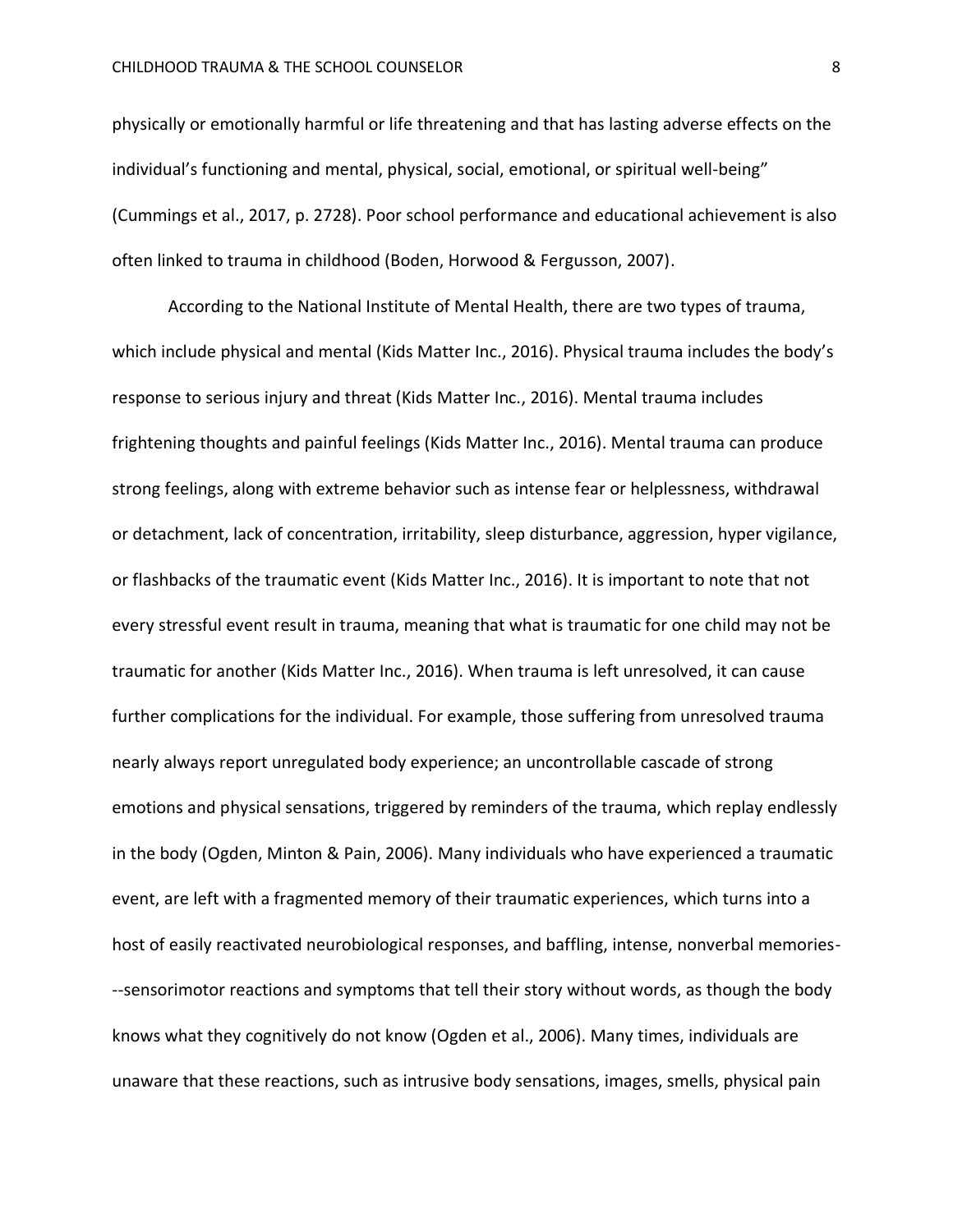and constriction, numbing, and the inability to modulate arousal, are in fact, the remnants of their past trauma (Ogden et al., 2006).

Not all traumatic events occur just once and then it's over. Some individuals experience ongoing trauma throughout their childhood, and sometimes their lifetime. Children who live in a consistently stressful or harmful environment often manifest symptoms of what has become known as complex trauma, which is the cumulative effect of traumatic experiences that are repeated or prolonged over time (Terrasi & Crain de Galarce, 2017). According to Terrasi and Crain de Galarce (2017), "common sources of complex trauma include physical, sexual, or emotional neglect and abuse; being a witness to repeated acts of domestic violence, experiencing severe poverty, deprivation, or homelessness" (p. 36). Trauma has profound effects on the body and nervous system, and many symptoms of traumatized individuals are somatically driven (Ogden et al., 2006). Trauma can impact one's emotional regulation, impact behavior, attachment, and one's ability to function in mainstream classrooms.

#### **Trauma Impact on the Brain**

The goal of brain development is to produce an organism that is able to handle the many demands of the environment (O'Neill, Guenette & Kitchenham, 2010). The way trauma affects brain development and functioning is not yet fully understood; however, significant research has detected a link between childhood trauma and neurobiological consequences, leading to disadvantages in a child's educational journey (Brunzell et al., 2015) and the ability to form and maintain healthy relationships and attachments to others (Wasserman, 2003).

Significant brain development takes place around the time of birth, and this is the time where there is a high rate of brain growth and development of synaptic sites, which are small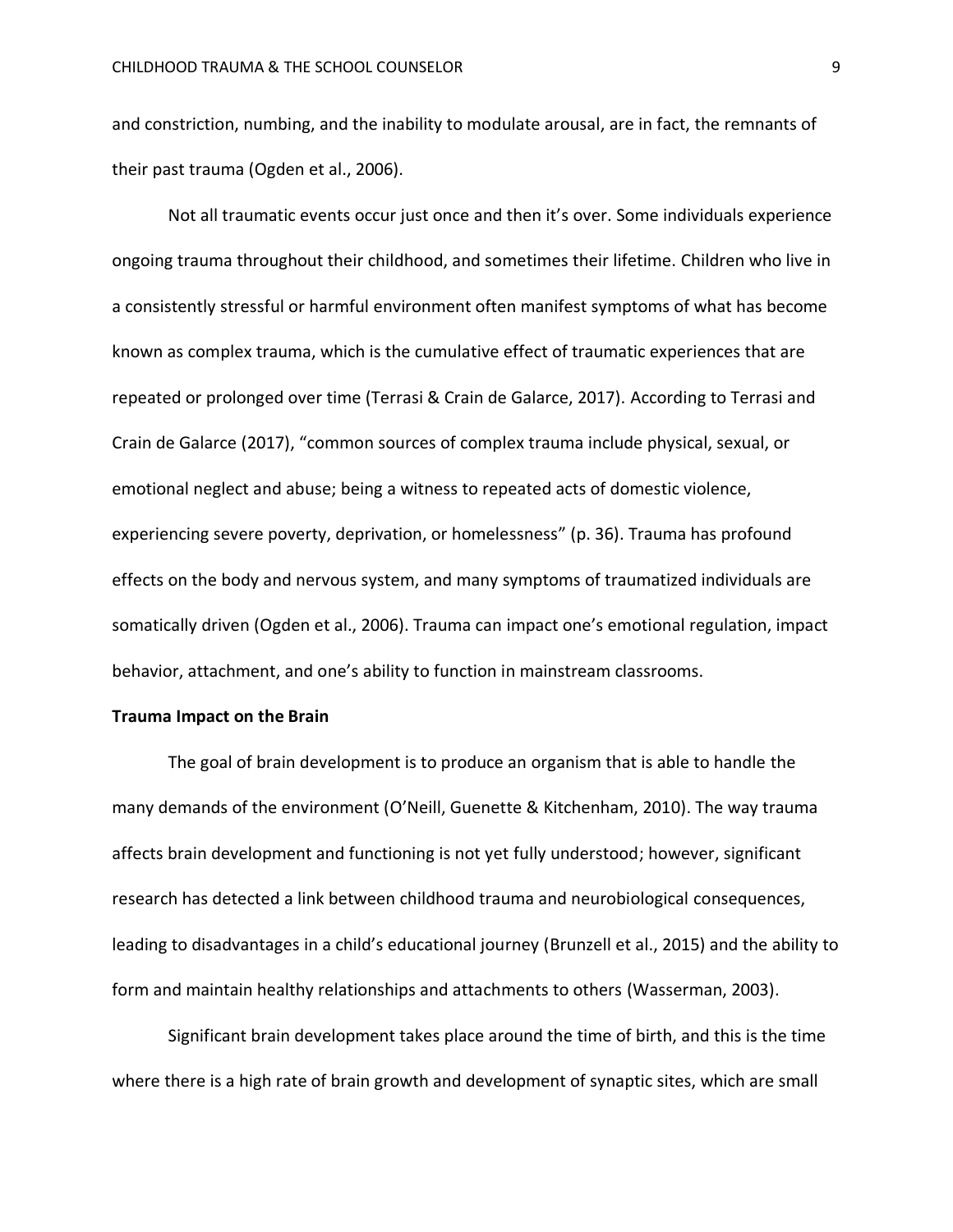gaps between cells that are important to neuron communication (Wasserman, 2003). Any damage or trauma to the brain at this stage could have a long-term, permanent impact on a child's behavior (Wasserman, 2003). An increase in myelination of neurons from the age of six months to three years has been documented, and a decrease in proportion of cerebral grey matter to white matter after the age of four, which makes six months to four years of age a developmental period of stress-related vulnerability (O'Neill et al., 2010).

A specific impact of stress and trauma on brain development involves the hippocampus, which is one of the parts of the limbic system, involved in memory and emotion (Wasserman, 2003). The hippocampus is involved in the evaluation of how incoming stimuli are spatially and temporally related with one another and with information previously stored in the brain (Kolk, McFarlane & Weisaeth, 1996). When the functioning of the hippocampus is decreased, hyper responsiveness to environmental stimuli occurs and can cause behavioral disinhibition (Kolk et al., 1996) resulting in the 'fight, flight, freeze' response (O'Neill et al., 2010). Brain studies have shown that people who have experienced traumatic events, have decreased hippocampal volume (Kolk et al., 1996). The shrinkage in the hippocampus is due to the effects of higher levels of cortisol, a stress hormone, which is known to be toxic to the hippocampus (Kolk et al., 1996). High levels of stress may result in forgetfulness along with problems with retention of academic learning (Wolpow, Johnson, Hertel & Kincaid, 2016).

Another important part of the brain is the cerebral cortex. This is the higher or thinking part of the brain, which influences abilities such as language, abstract thinking, basic aspects of perception, movement and adaptive responses to the outside world (Wolpow et al., 2016). The prefrontal lobe of the cerebral cortex is responsible for planned behaviors, decision making,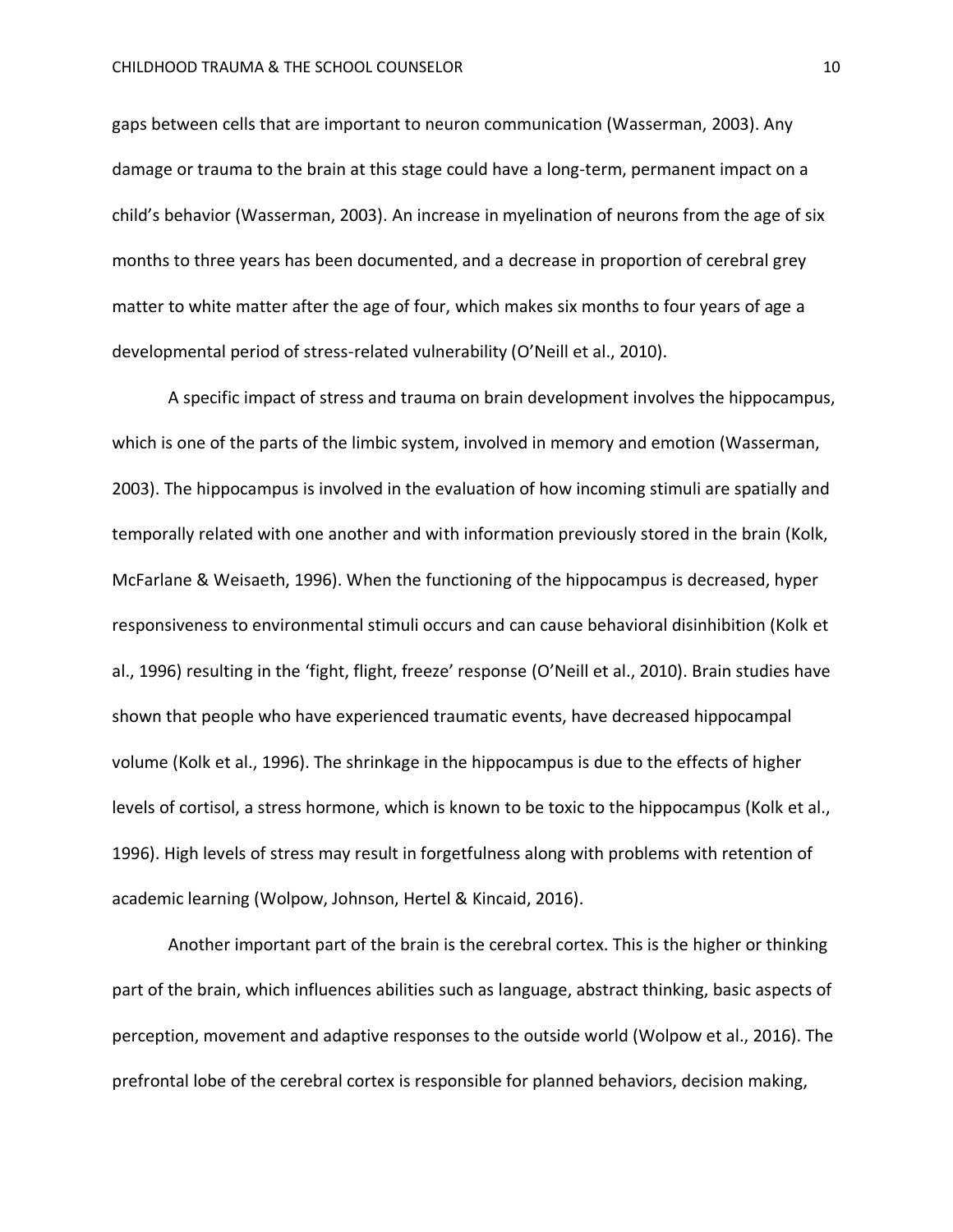working memory and attention (Wolpow et al., 2016). When a child encounters severe stress, the stress hormones are activated and can turn off this prefrontal lobe inhibition of the limbic system (Wolpow et al., 2016). When the pre-frontal lobe is shut off, children can struggle with poor judgement and impulsive behaviors (Wolpow et al., 2016).

The limbic system, and in particular the amygdala, is involved with organizing emotions, especially those relevant to threat cues (Kindsvatter & Geroski, 2014). Children who have experienced traumatic stress are often operating within the mode of 'survival in the moment' (Wolpow et al., 2016). This is due to overstimulation of the amygdala, and the constant activation of fear centers in the brain. When the amygdala becomes overstimulated, what often results, are quick and exaggerated emotional responses, which in return can make it difficult for children to sustain attention on academic content (Terrasi & Crain de Galarce, 2017), and can result in an inability to calm down, present as melt-downs and can cause over-reactions to mistakes (Wolpow et al., 2016). An overactive amygdala in children who have experienced trauma, may also result in generalization of the fear response, leading to an overall increase in fearful behaviors and perceptions (Ogden et al., 2006). This makes it difficult for children to trust their environments, and the people in it. When faced with a threat, cortisol and other stress hormones are activated, with the amygdala triggering the fight or flight response (O'Neill et al., 2010). The fight or flight response occurs when a person believes they are in danger, and the body prepares the person to either flee from the danger or to fight whatever is causing the danger (Wasserman, 2003). For children who have experienced abuse, emotional arousal may be chronically activated, leaving them unable to self-soothe (O'Neill et al., 2010). Also, when stress hormones repeatedly flood the brain, they have a negative effect on a range of executive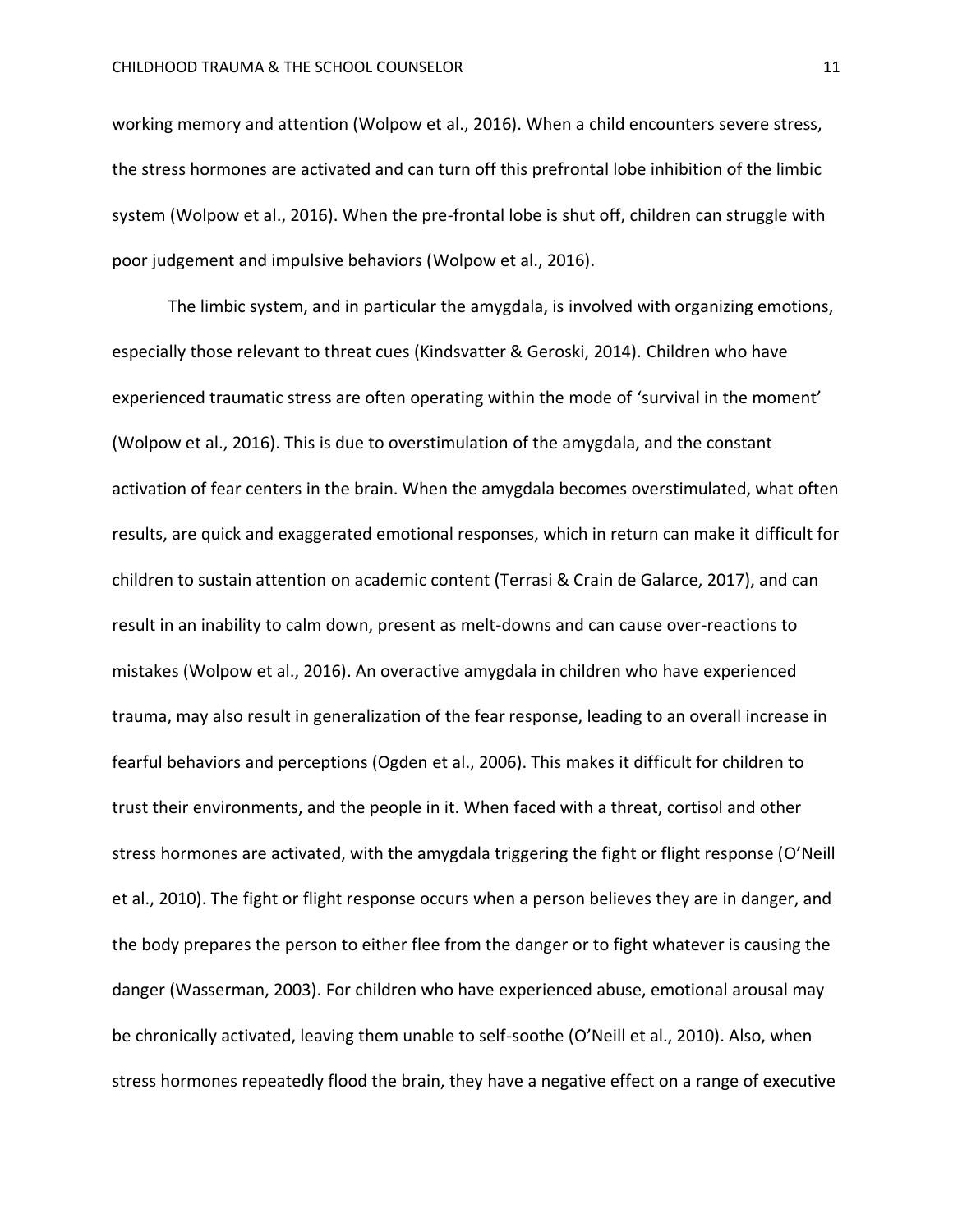functions, weakening children's concentration, language processing, sequencing of information, decision making and memory (Terrasi & Crain de Galarce, 2017).

Attachment has been described as a regulation process. This form of regulation, which begins between the mother and child, or another primary caregiver, initiates an attunement and regulatory process for the body's stress responses and relational hardiness. (Brunzell et al., 2015). Attachment with a parent or an adult caregiver is not only important for the infant's survival but is equally important for the infant's psychological and emotional development as well (Wasserman, 2003). If a child is abused or neglected by their primary caregiver, there is an increased risk for developing long-term problems (Wasserman, 2003). Research has found that separation between six months and three to four years of age was the most traumatic, with intense attachment taking place during these developmental times when children were unable to cognitively deal with separation (O'Neill et al., 2010). Children who lack early attachment with their primary caregiver, have smaller brains and lower IQ's (Wasserman, 2003). The damage created by interrupted attachment patterns in infants can lead to a lack of essential social skills such as feeling empathy and remorse, as well as an inability to adjust to change, resulting in defensive behaviors, difficulties understanding feelings of themselves and others, and pain (Wasserman, 2003). If the relationship with the primary caregiver is neglectful or abusive, the child may have significant issues with the development of appropriate coping skills, along with maintaining interpersonal relationships, coping with stressful situations and controlling emotions (Wasserman, 2003).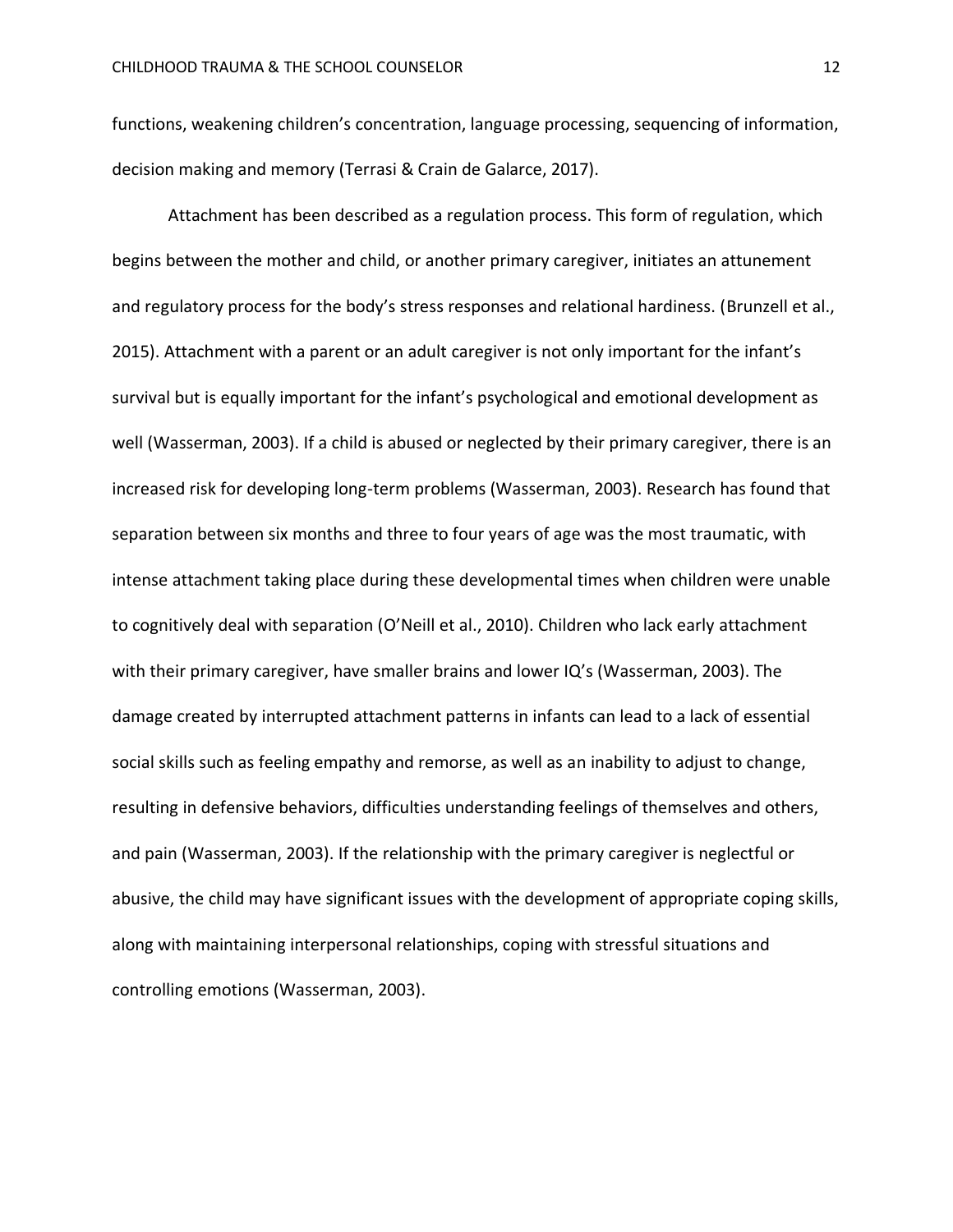## **Trauma Impact on School Counseling Services**

**Academics & College/Career Readiness.** There is a relationship between childhood trauma and student's ability to learn successfully in the mainstream classroom. As a consequence of the neurological damage resulting from trauma, trauma has been shown to lead to disadvantages in a child's educational journey (Brunzell et al., 2015), such as reduced cognitive capacity, sleep disturbance, memory difficulties and language delays (Downey, 2007). One study conducted in Washington, revealed that trauma affected children are two and a half times more likely to fail a grade, score lower on standardized tests, have difficulties with expressive and receptive language, are suspended and expelled more often, and are placed in special education settings more often (Wolpow et al., 2016). These students are also more likely to be at risk for multiple academic and behavioral challenges in the classroom setting (O'Neill et al., 2010). This research is alarming, making it very important for school counselors to have the strategies and support needed in order to meet the complex needs that students may bring to the school environment.

Having the ability to problem solve in the classroom is important for academic success. Children of trauma demonstrate less creativity and flexibility in problem solving, have significant delays in receptive and expressive language, and have lower IQ scores (O'Neill et al., 2010). In the classroom, teachers and school counselors may observe complex trauma symptoms beyond learning disabilities, including fear, hyperactivity, aggression, somatic problems in younger children, depression and self-harming behavior (O'Neill et al., 2010). Most traumatized children have not been able to find competence in many areas of their lives, and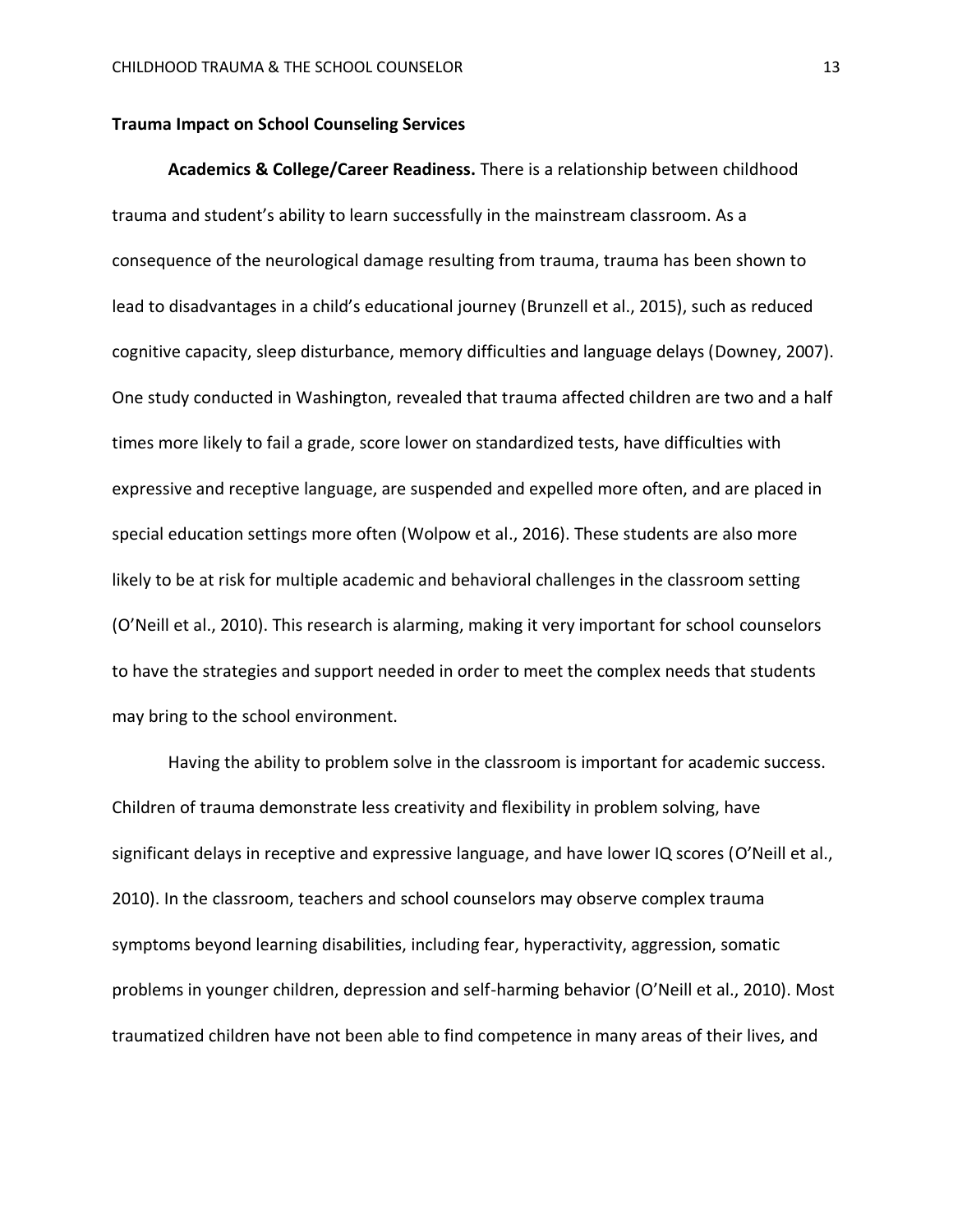the brain's primary purpose is that of survival, which makes any other task, such as learning math, simply not as important (Maikoetter, 2011).

Many times, cognitive and academic delays in children who experienced trauma, is due to hyperarousal or dissociation. Hyperarousal usually leads to attention problems, which lead to academic and cognitive difficulties, as the child finds it difficult to concentrate on learning (Downey, 2007). Dissociation can lead to gaps in learning also because of difficulties with concentration (Downey, 2007).

**Social and Emotional.** The effects of trauma on a child severely impact the ability to selfregulate and sustain healthy relationships with others (Brunzell et al., 2015). Trauma has been described as an overwhelming experience that can forever alter one's belief that the world is good and safe (Brunzell et al., 2015). These children are constantly bouncing back and forth both physically and emotionally from the past to the future, trying to determine if they are in immediate danger (Maikoetter, 2011). This can make it extremely difficult for children to be fully present in their friendships and relationships, or to fully experience a range of emotions (Maikoetter, 2011). Children who have experienced trauma can also find friendships difficult, and other children often react negatively to their aggressive behaviors, silliness, bossiness, or sometimes controlling behavior (Downey, 2007).

Many traumatized children experience hyper-arousal or dissociation in order to alleviate their discomfort (Maikoetter, 2011). These behaviors can be intimidating to other peers and may alienate the trauma affected child away from social situations with peers, in the long run, causing difficulties in forming healthy relationships with others. Traumatized children have ongoing problems controlling their anger and impulses and maintaining their attention and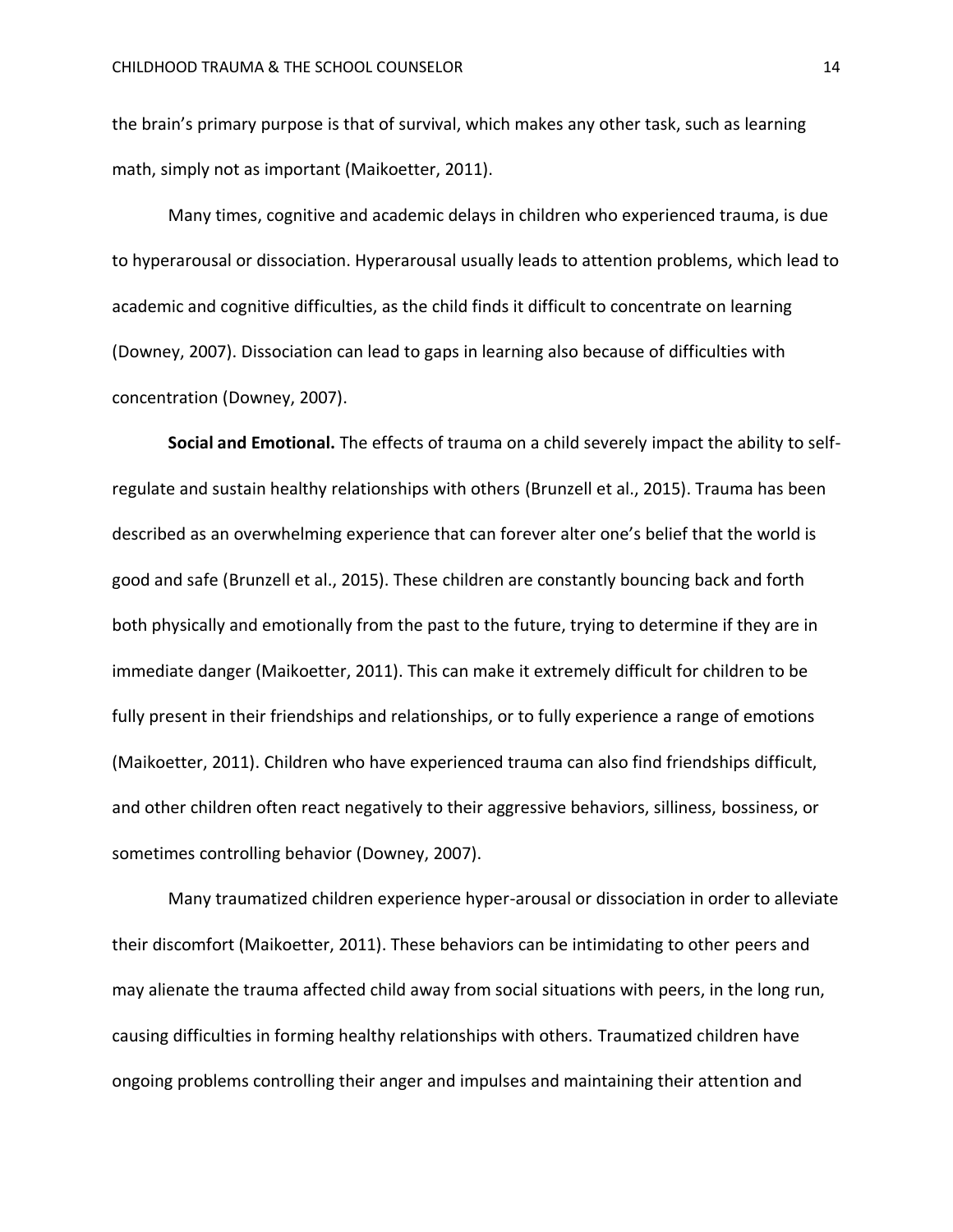connection (Downey, 2007). Children with trauma histories, often struggle with relationship skills. They find it difficult to engage in play with other peers, because they often down understand the underlying rules of relationships such as taking turns and sharing (Downey, 2007). Traumatized children have had no control over what has happened to them in the past, causing them to potentially want to control their environments and the adults within those environments as a response to that earlier lack of control, leading to power struggles (Downey, 2007). Traumatized children may find connections with adults or other peers very threatening and may display aggressive and oppositional behaviors as a way to push others away, trying to control them through making them angry at them (Downey, 2007).

## **The Role of the School Counselor**

School counselors are often the main sources of mental health interventions in schools and are on the front lines of many mental health crises at school. School counselors also play an important role in advocating for the needs of students who have experienced trauma, and helping others understand the sometimes-difficult behavioral patterns of these students. It is important that the school counselor understand the effects trauma can have on many areas of the student's life and have a toolbox of resources and interventions they can utilize when working with a student that has been exposed to a traumatic experience. It is especially important for the school counselor to have an understanding of how to help promote success for the student in the area of academics, college and career readiness, and social and emotional skills. Most importantly, school counselors need to build a strong relationship with the student to help ground the student in safety and belonging at school (Brunzell et al., 2015). Addressing the needs of students with trauma is a challenge but is certainly feasible. These students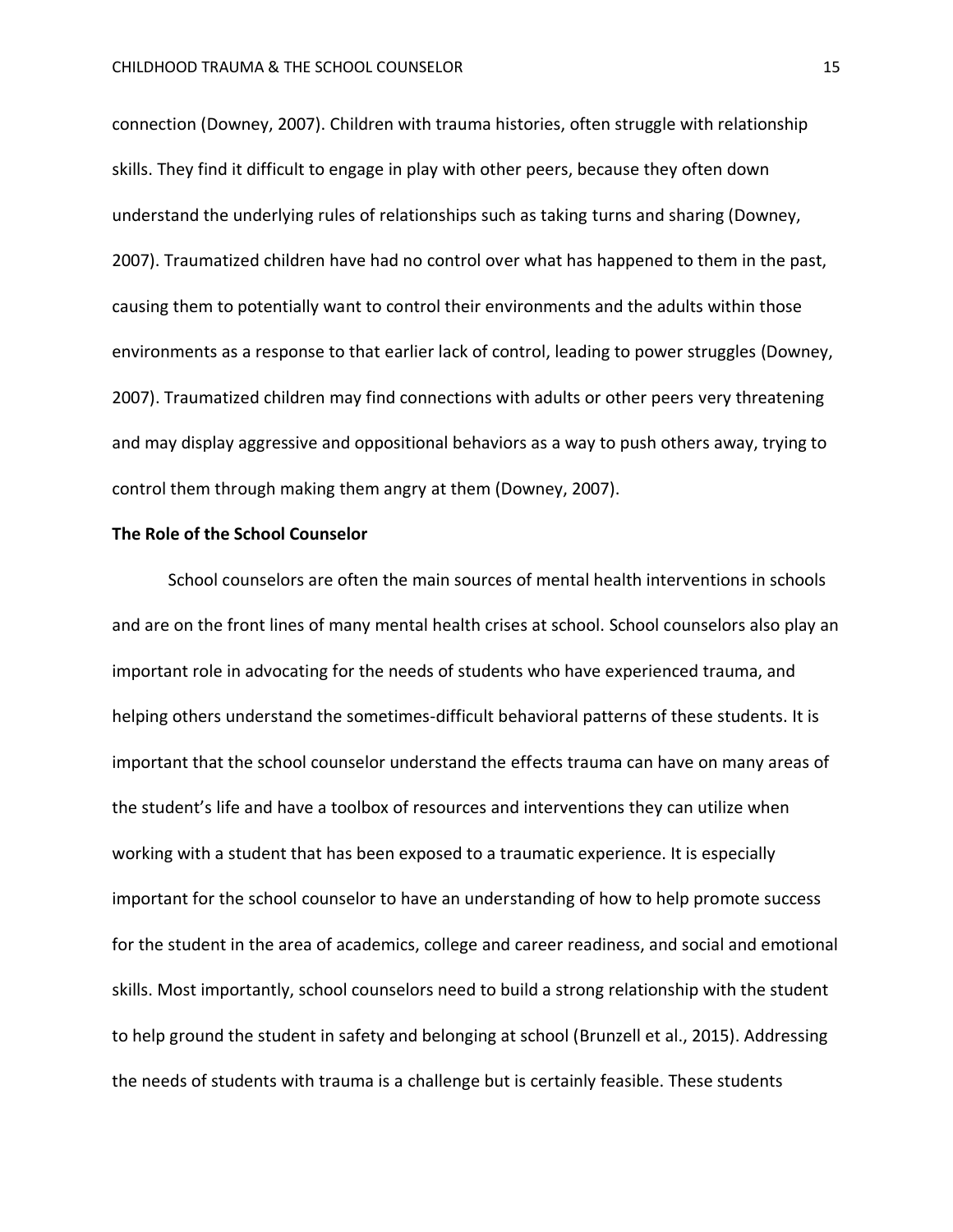require, first and foremost, a trusting relationship, and one in which attachment to a caring person is primary (O'Neill et al., 2010). A safe environment is critical for children with complex trauma reactions, with the establishment of safety being the first stage of all trauma work (O'Neill et al., 2010). Having healthy and supportive relationships and attachments with school counselors and teachers, increases student's academic motivation in a positive manner (O'Neill et al., 2010).

Bruce Perry of the Child Trauma Academy identifies self-regulation as a core developmental need for children (Brunzell et al., 2015). Emotional regulation is another priority of trauma-informed teaching (Brunzell et al., 2015). School counselors should assist in teaching self-regulation and emotional regulation techniques to children that have experienced trauma. Trauma-affected students must have opportunities to regulate emotion by identifying and acknowledging difficult feelings, linking their internal feelings with external experiences, and learning personal strategies for de-escalating heightened emotions that enable them to return to a calm state after emotional arousal (Brunzell et al., 2015). School counselors can help students with emotional regulation by analyzing texts through an emotion lens, facilitating drama-based activities, such as role plays, where students act out and de-escalate emotions, or collaboratively problem solve using student examples, or scenario questions (Brunzell et al., 2015).

In the school counseling environment, work on relational repair in therapeutic relationships where counselors help the child with affect regulation, interpersonal skills, selfcapacity and reducing self-harming behaviors is the basis for improvement (O'Neill et al., 2010). School counselors may benefit from using the PACE stance while engaging with children who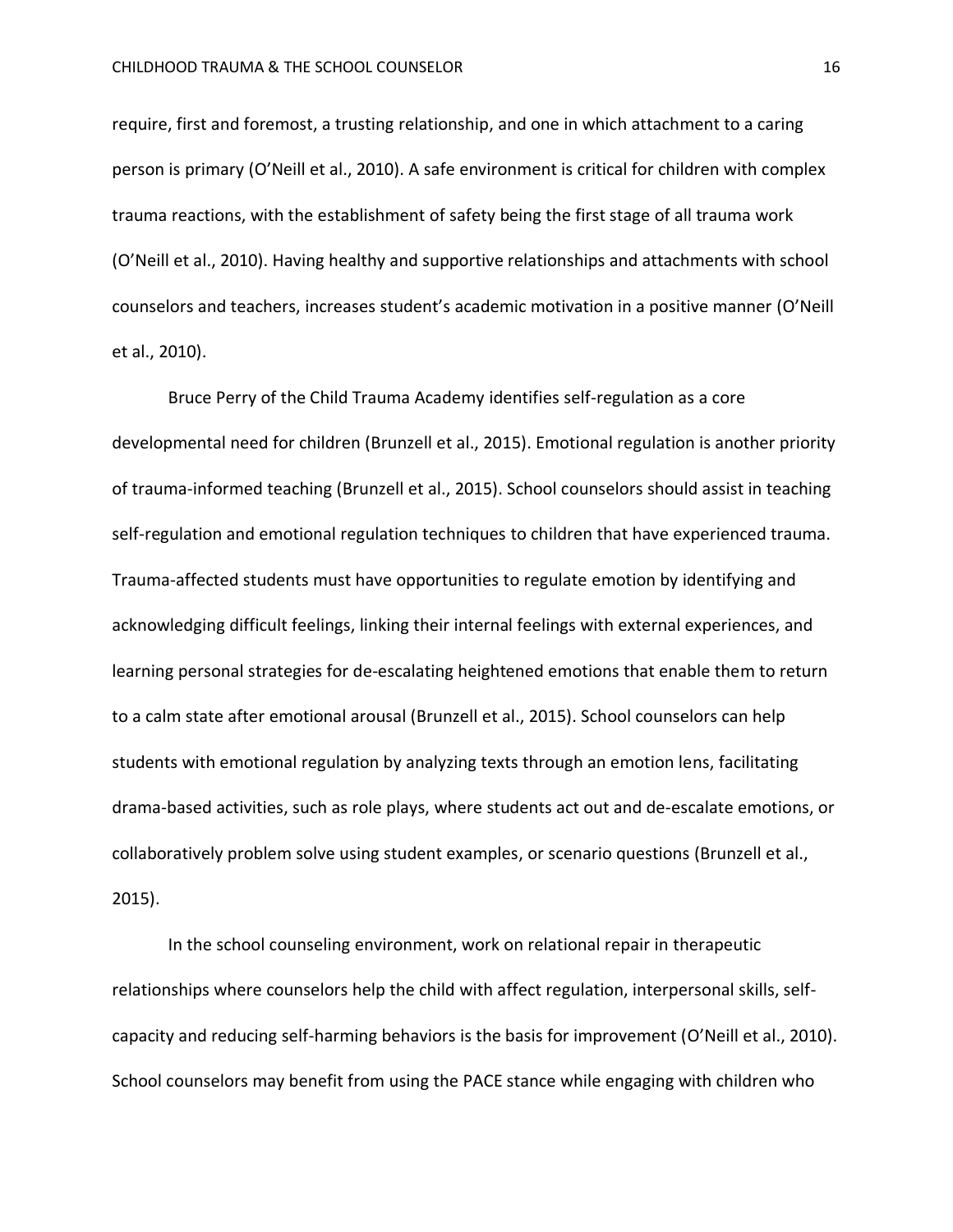are affected by trauma. The PACE stance is a general approach which consists of playfulness, acceptance, curiosity and empathy (O'Neill et al., 2010). Specific techniques such as eye movement desensitization reprocessing (EMDR), and trauma focused cognitive behavioral therapy (TF-CBT) may assist traumatized children in the development of their new life narrative, through strengthening positive cognitions and feelings and increasing relaxation skills for selfsoothing (O'Neill et al., 2010). The Attachment, Self-Regulation and Competency (ARC) strengths-based model developed by Kinniburgh and Blaustein, is a components-based framework informed by attachment and traumatic stress theories (O'Neill et al., 2010). This model has a focus on the re-building or building of safe relationship systems, and helps to enhance regulatory capacity, builds skills, and stabilizes destress in children (O'Neill et al., 2010).

Students who have difficulties regulating emotions and staying engaged in the classroom can benefit from working with the school counselor to improve social and emotional skills, as well as improving academic skills. Regulatory activities can be employed with students when they are having a difficult time staying engaged in classroom tasks (Brunzell et al., 2015). It is recommended that school counselors and teachers use a proactive and planned use of regulatory activities in the daily classroom schedule (Brunzell et al., 2015). Students must have multiple opportunities throughout the day to build emotional regulatory capacities to notice, understand, and communicate their feelings to others (Brunzell et al., 2015). By making sense of their own and other's behaviors, children become aware that behaviors and actions are caused by thoughts and feelings, leading to the development of emotional intelligence, emotional attunement, social cognition, and interpersonal competence (O'Neill et al., 2010).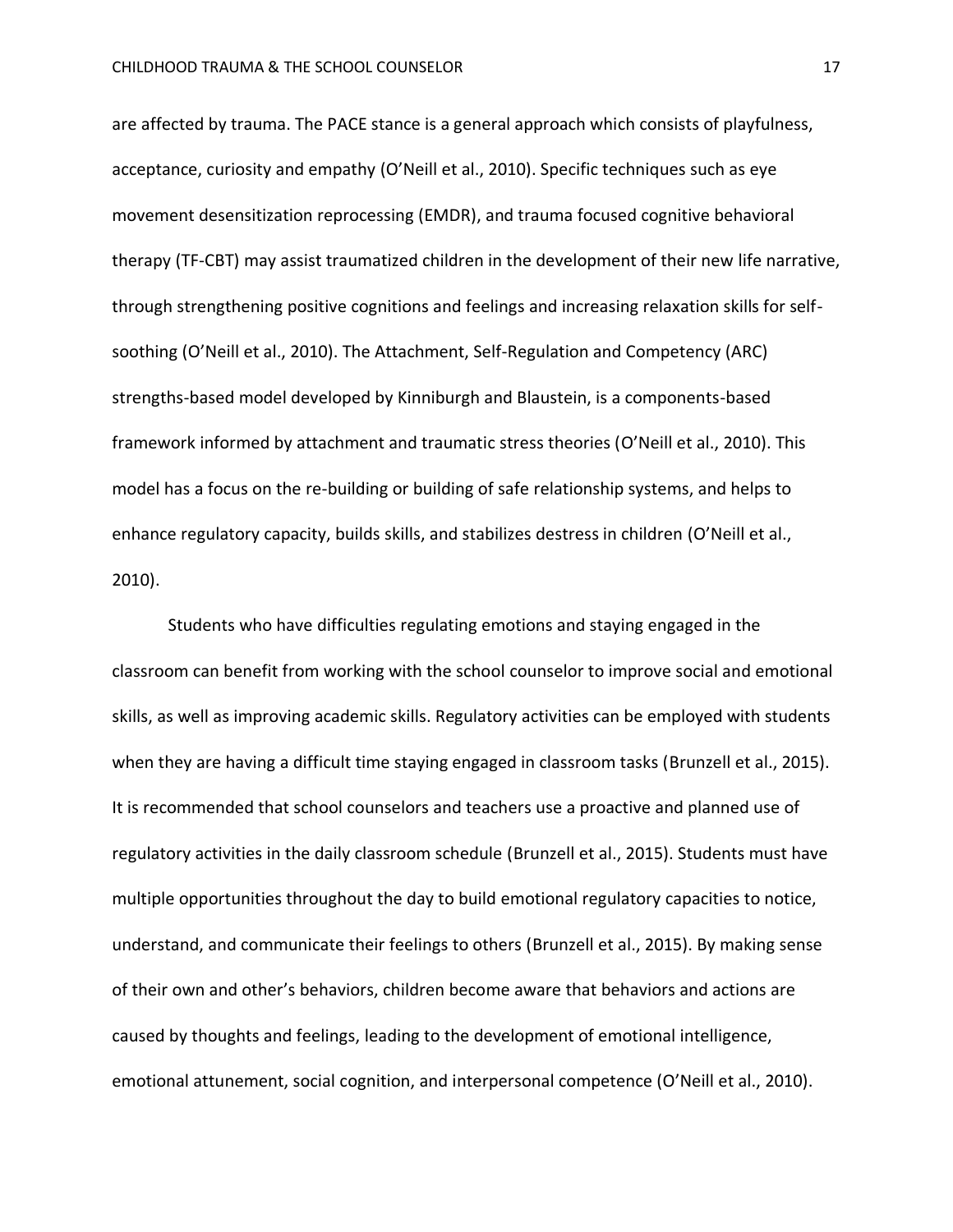## **Current Trauma Interventions**

As the growing body of literature supports the connection between mental health and academic outcomes, there is an increase need for trauma related services in schools to address the ongoing issue of violence exposure amongst youth (Wong et al., 2007). More than half of the students enrolled in public schools have faced traumatic or adverse experiences and one in six struggles with complex trauma (Terrasi & Crain de Galarce, 2017). Complex trauma can be defined as "the cumulative effect of traumatic experiences that are repeated or prolonged over time" (Terrasi & Crain de Galarce, 2017, p. 36). Schools can be a great place to offer the safe and supportive environments necessary to buffer against the negative impacts of trauma and can help return students to the routines and rituals important to resuming everyday functioning after they are exposed to a traumatic event (Hoover et al., 2018). School counselors are responsible for providing support to those students that have been exposed to adverse experiences or a traumatic event, and to help make the school setting a safe and supportive place for these students. The school counselor should first evaluate the student to determine the severity and source of trauma for the student, and then appropriately choose which intervention strategy will be most effective for that student. It must be noted that one intervention may work for one student but may be non-effective for another student that has experienced similar adverse experiences. There are several evidence-based interventions that have been created and reviewed, however, there are four interventions further discussed in this article.

**Cognitive Behavioral Intervention for Trauma in Schools (CBITS).** The Cognitive Behavioral Intervention for Trauma in Schools (CBITS) is an evidence-based program designed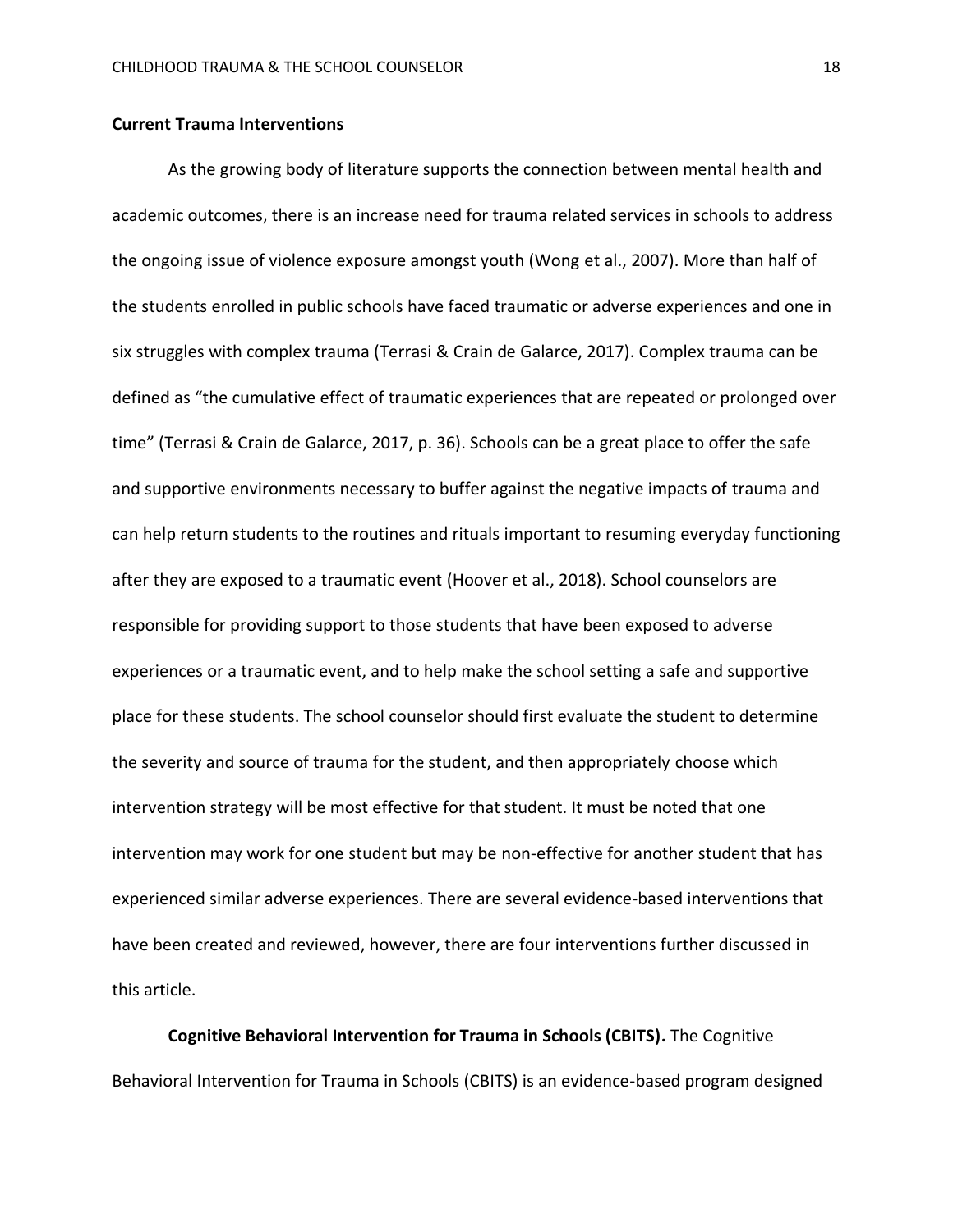in collaboration between Los Angeles Unified School District, RAND Corporation, and UCLA to relieve the psychological symptoms that are related to trauma, within the school setting (Wong et al, 2007). CBITS is a school-based intervention to support students in fifth to twelfth grade who have witnessed or experienced traumatic life events such as community and school violence, accidents and injuries, physical abuse and domestic violence, and natural and manmade disasters (Hoover et al., 2018). CBITS continues to be tailored to meet the needs of a variety of traumatic experiences as well as diverse cultural and racial groups (Wong et al., 2007).

The intervention consists of 10 group sessions, one to three individual sessions, two parent psychoeducational sessions and one teacher educational session (Hoover et al., 2018). The overall goal of CBITS is to reduce symptoms of posttraumatic stress disorder (PTSD), depression, and behavioral problems, and to improve functioning, grades and attendance, peer and parent support, and coping skills (Hoover et al., 2018). It is recommended that this intervention be administered by school mental health professionals. Components of the intervention include evaluating the cognitive assumptions made about the traumatic event, connecting thoughts and emotions, addressing fears, reducing anxiety, developing coping skills, solving problems, and identifying problem behaviors (Wong et al., 2007).

*Effectiveness.* Results from a randomized study assessing the effectiveness of CBITS have demonstrated that the intervention significantly reduces adolescents' symptoms of trauma and improves their overall behavior (Wong et al., 2007). More specifically, Stein and collegues found that middle school students who received intervention showed a 64% reduction in PTSD after three months, a 47% reduction in depression, and parents reported a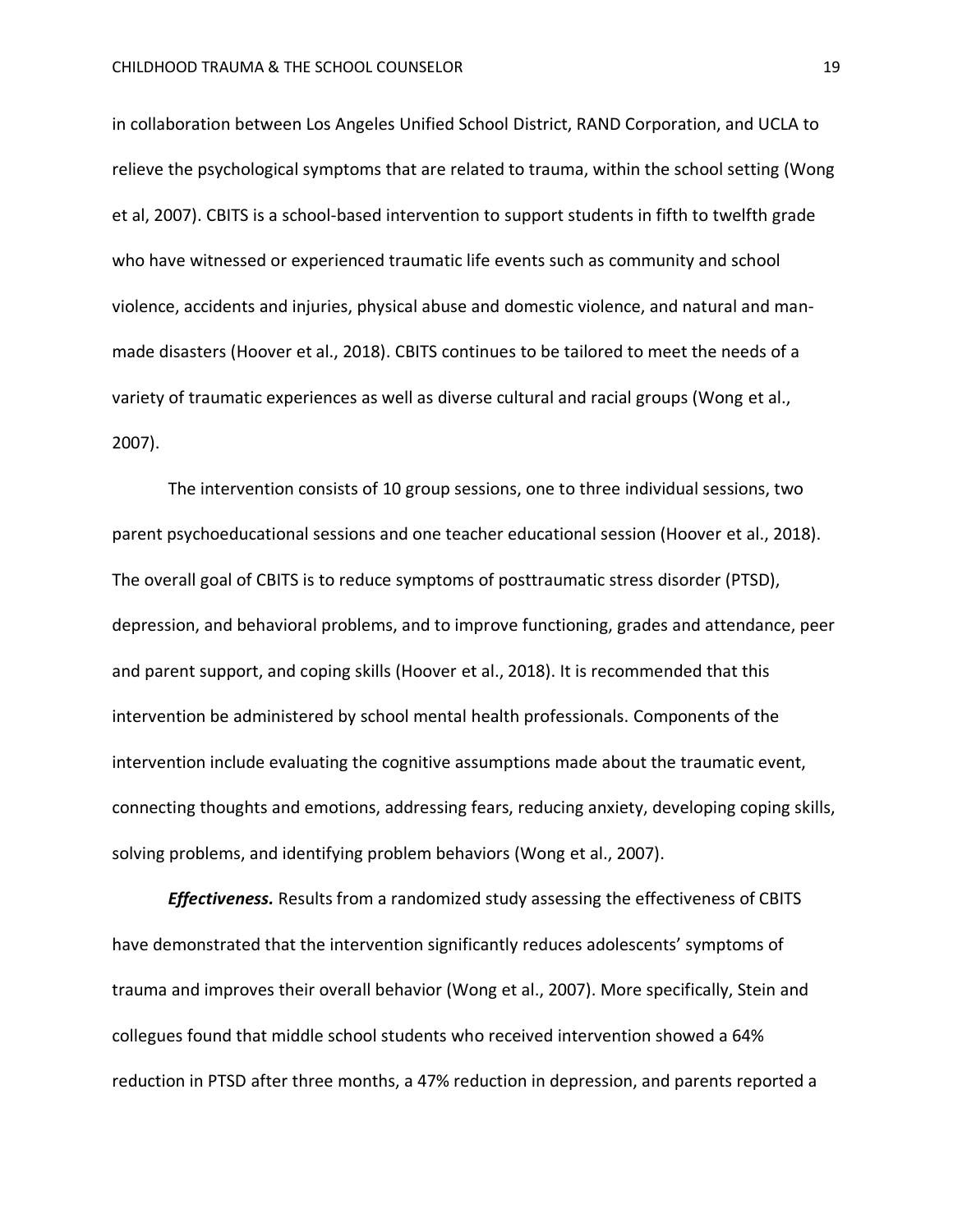35% reduction in psychosocial dysfunction when compared to those on a waitlist and had not yet received treatment (Wong et al., 2007). In addition, preliminary data also indicated that as PTSD symptoms decreased, grades improved (Wong et al., 2007). Another randomized controlled trial showed large effect sizes (1.08 standard deviations) in the reduction of PTSD scores, moderate effects on depression (.45 standard deviations), and large reductions in parent reported psychosocial dysfunction (.77 standard deviations) after using the CBITS intervention (Reinbergs & Fefer, 2017).

**Trauma-Focused Cognitive Behavioral Therapy.** Trauma-Focused Cognitive Behavioral Therapy (TF-CBT) is a structured, 12 to 16 session outpatient intervention, which was originally developed to treat posttraumatic stress disorder and related emotional and behavioral difficulties in youth who have a history of child sexual abuse (Webb, Hayes, Grasson, Laurenceau & Deblinger, 2014). In the past decade, this model has been developed further, to help treat children who have been affected by a variety of potentially traumatic events (Webb et al., 2014). TF-CBT was developed to address the multiple negative impacts of traumatic life events for youth aged five to 17 years old and their parents or primary caregivers (Murray, Cohen & Mannarino, 2013). TF-CBT is a model that works to enhance coping skills for trauma symptoms, process traumatic memory, and enhance safety after treatment is over (Snyder, 2018). There are several components to this treatment model. These components include psychoeducation, relaxation, cognitive coping, trauma narrative and processing, in-vivo experience, conjoint parent-child sessions, and enhancing safety skills (Murray et al., 2013). TF-CBT's components are delivered in 90-minute weekly sessions that are split evenly between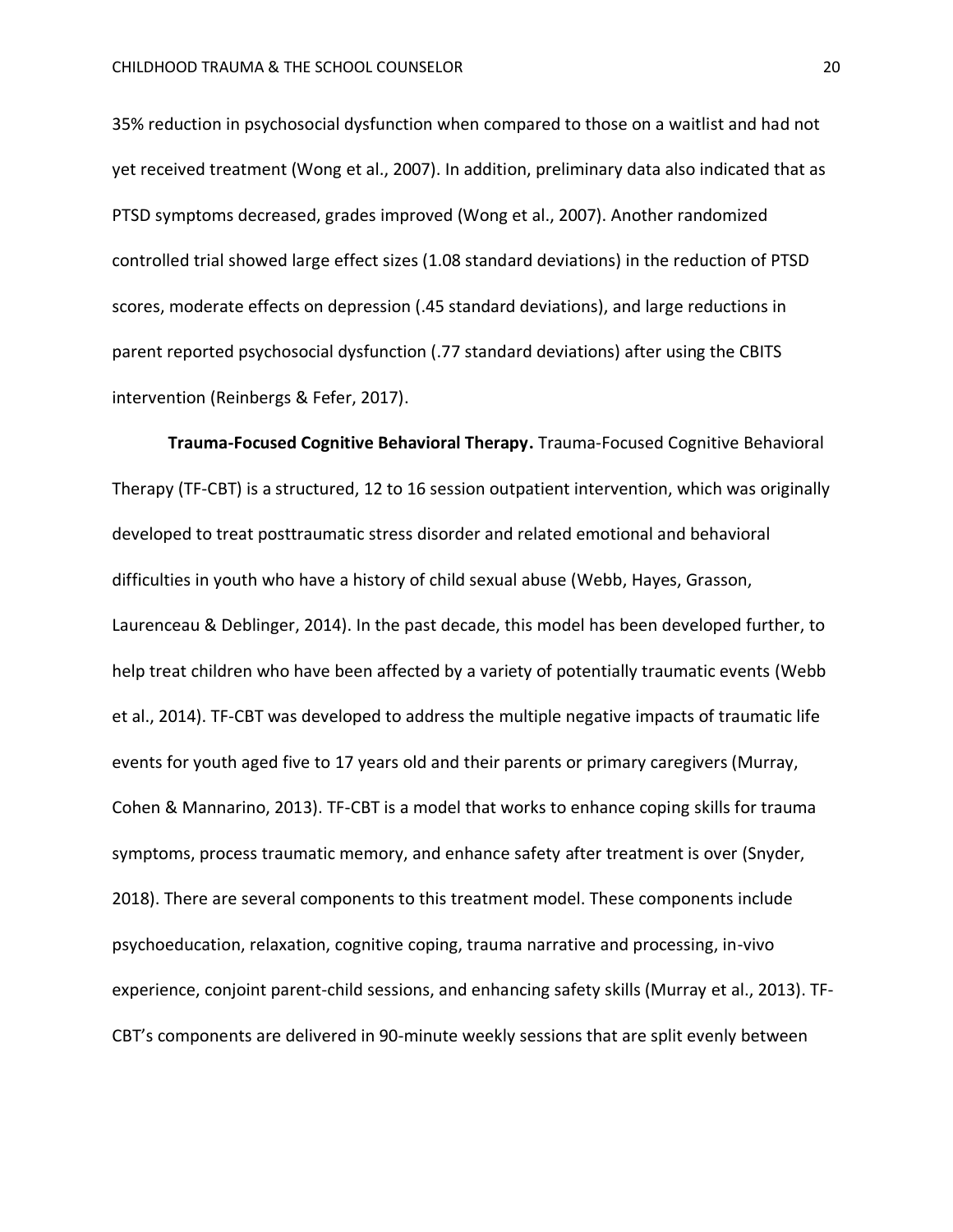children and their parents (Webb et al., 2014). Children and their parents meet with the counselor individually to start, and then begin conjoint sessions later.

*Effectiveness***.** Several studies have been done to evaluate the effectiveness of TF-CBT. Multiple randomized studies conducted in high-income countries have demonstrated that TF-CBT is highly effective in treating the sequelae of child trauma (Murray et al., 2013). Follow-up studies provide evidence of sustained benefit at six months, one year, and two years posttreatment (Murray et al., 2013). In a juvenile detention center a study was done to determine the effectiveness of TF-CBT when used with youth in the detention environment (Snyder, 2013). Overall, the youth saw some level of symptom reduction and made meaningful treatment gains from TF-CBT in the detention setting (Snyder, 2013).

**Bounce Back Trauma Intervention.** The Bounce Back Intervention is a developmentally tailored, skill building group comprising 10 sessions and led by school-based social workers and/or school psychologists (Santiago et al., 2018). This intervention is an extension of CBITS. The group targets students from kindergarten to fifth grade and uses TF-CBT to teach students coping skills (Santiago et al., 2018). Students receive psychoeducation about the prevalence and symptoms of trauma and learn affect identification, relaxation techniques, cognitive coping, social support, and problem-solving (Santiago et al., 2018). Students are guided in creating a fear hierarchy, allowing students to gradually face an anxiety-provoking situation to improve functioning (Santiago et al., 2018). In addition to their 10 group sessions, the child and counselor or social worker meet individually for two sessions to put together and process their trauma narrative, and then for the third session, the child's caregiver is invited for the child to share their narrative with (Santiago et al., 2018). Finally, caregivers are invited to a maximum of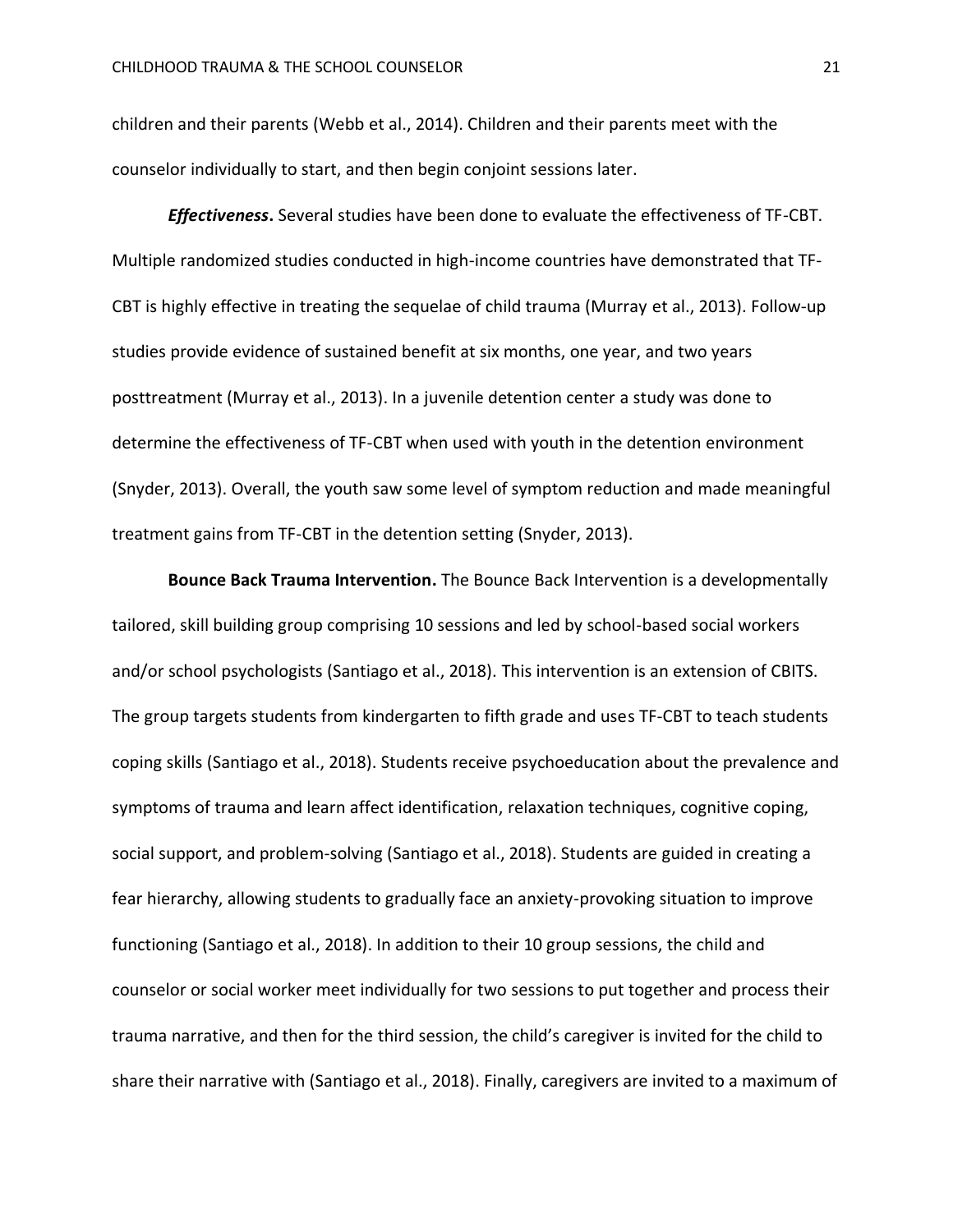three psychoeducation sessions with the social worker or counselor to introduce them to skills that children learn in the group (Santiago et al., 2018).

*Effectiveness.* A randomized controlled trial (N=74) of racially diverse youth, found Bounce Back to be moderately effective in reducing symptoms of traumatic stress and highly acceptable to the children and their families (Reinsbergs & Fefer, 2017). In another study, symptoms of PTSD were significantly reduced among students who received Bounce Back immediately compared with those on the waitlist (Santiago et al., 2018). This trial also indicated improvements in active coping skills, problem-solving skills, emotional regulation, and emotional expression (Santiago et al., 2018). At a six-month follow-up for the immediate treatment group, the improvements in PTSD symptoms and coping skills were still maintained (Santiago et al., 2018).

**Child-Centered Play Therapy.** Child-Centered Play Therapy (CCPT), is an intervention created to respond to the developmental needs of children and has been recognized as one of the most popular therapeutic approaches for treating childhood mental health concerns (Pester, Lenz & Aquila, 2019). CCPT came from the client-centered theory posed by Carl Rodgers (Hall, 2019). In this approach, counselors remain consistent in their beliefs and interactions of acceptance and competency of clients' self-direction, thus freeing the client to explore experiences, self, and life in a new way with new goals and meaning in a safe environment (Hall, 2019). CCPT is a unique model of play therapy that emphasizes confidence in the child's ability to grow and develop while also demonstrating the belief that the child has the ability to heal through self-direction (Blanco, Holliman, Ceballos & Farnam, 2019). Because of a child's concrete view of the world, a child's ability to express complex thoughts and feelings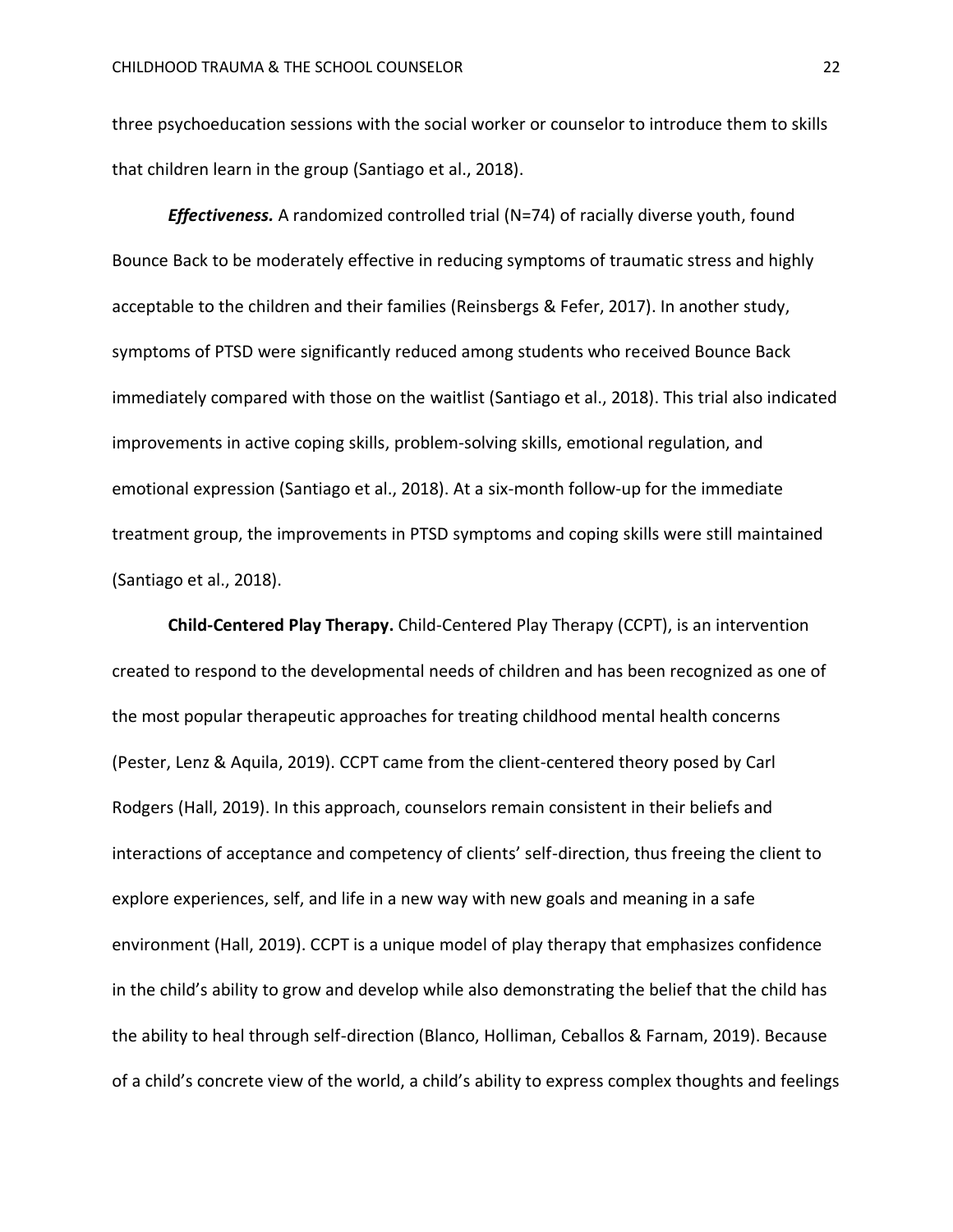through words is limited (Pester et al., 2019). Play is a natural way for children to communicate and increase self-awareness as well as communicate this awareness to others (Hall, 2019). In addition, play has been identified as a natural part of a child's emotional, social and cognitive growth; and therefore, is a more developmentally appropriate therapeutic modality for addressing childhood mental health issues when compared to traditional talk therapy modalities (Pester et al., 2019).

Materials and toys are provided for the child to use directly or symbolically play out emotions, thoughts, or experiences that occur in their concrete and active world (Hall, 2019). Throughout the CCPT process, children are validated in their feelings and actions, which therefore decreases anxiety and self-defeating coping mechanisms (Hall, 2019). The primary technique for CCPT, is the use of the relationship formed between the counselor and the child (Pester et al., 2019). Through this relationship, the counselor accepts the child in a way that creates permissiveness for the child to freely express their feelings and attitudes in a therapeutic structure of time and behavior maintained through the use of therapeutic limit setting (Pester et al., 2019). Toys in the playroom should include police and emergency vehicles, and personnel dolls or puppets, handcuffs, weapons and doctor kits (Hall, 2019). It is important to have symbolically meaningful materials consistently available in the playroom for each session; however, the counselor must be mindful of those that may trigger memories of personal trauma in a negative, harmful way (Hall, 2019).

*Effectiveness.* In a study that included three elementary schools in the Southwestern United States, Child-Centered Play Therapy was found to be effective in enhancing academic development for children who were identified as at-risk for academic failure (Blanco et al.,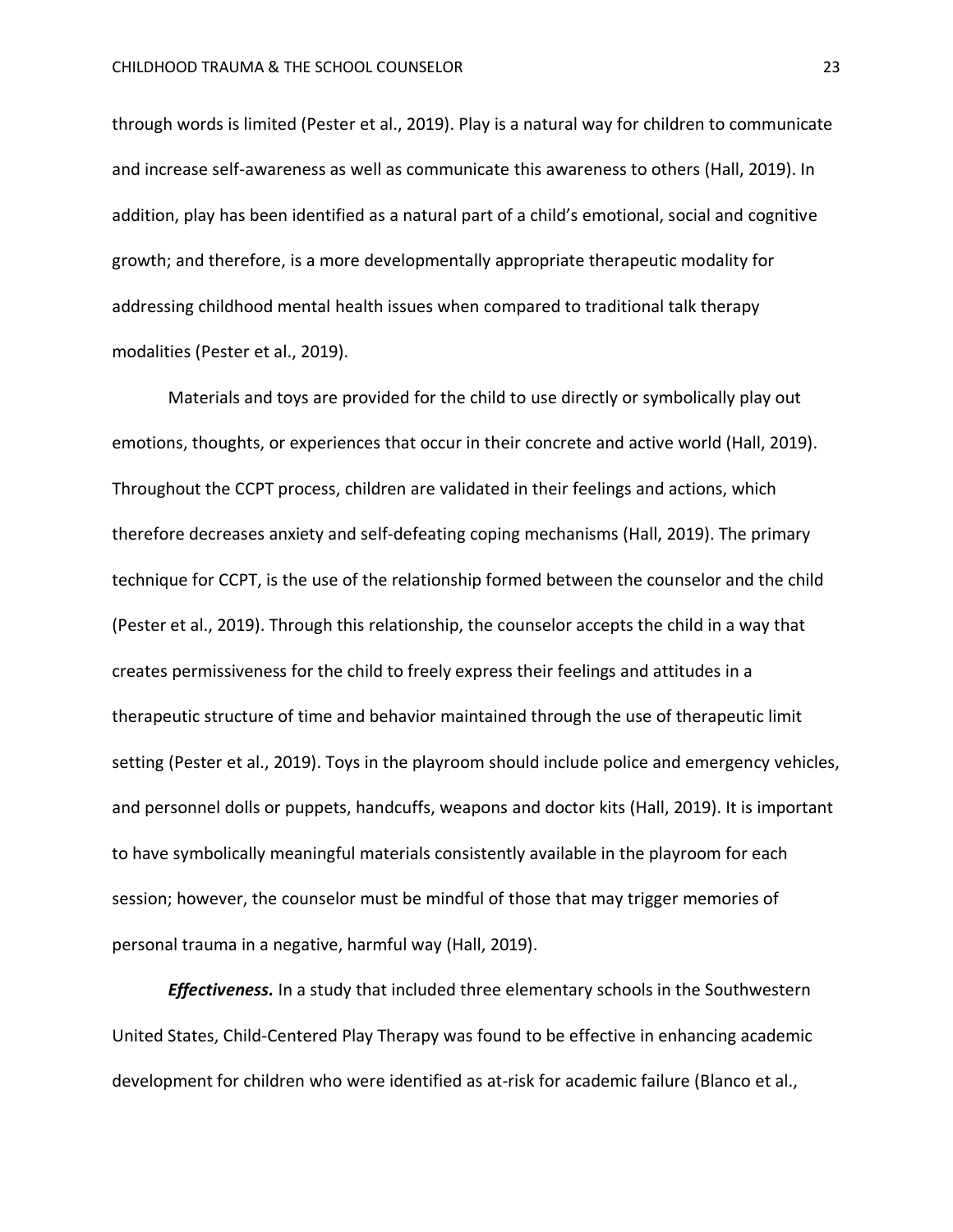2019). A meta-analytic review of CCPT was conducted, and found a medium, treatment effect in which children with CCPT intervention performed one half of a standard deviation better on outcome measures than children who did not have treatment or who participated in an alternative treatment (Pester et al., 2019). A third review was conducted of CCPT in a school setting. This study found statistically significant improvements between treatment and nontreatment groups (Pester et al., 2019). The results from that study indicated that CCPT interventions yielded small effect sizes for internalizing outcomes, externalizing outcomes, total problem behaviors, self-efficacy, and academic outcomes (Pester et al., 2019).

#### **Discussion**

Numerous studies and research have been done to help determine the effects of childhood trauma on brain development, as well as the effect trauma can have on students in the educational setting. It has been identified that trauma does have an impact on poor school performance and educational achievement (Boden et al., 2007), as well as lower IQ scores, and lack of ability to manage emotions and behaviors. The school counselor plays an important role in the school setting, to help link students to appropriate mental health care services and help educate other individuals in the school on trauma approaches they can utilize when faced with a situation. This makes it very important for the school counselor to have a strong understanding of trauma, and the impacts it can have on school age children, as well as have knowledge of specific interventions that can be utilized while working with children affected by trauma.

Traumatic experiences may include exposure to physical abuse, sexual abuse, domestic violence, home destabilization, neglect, and death of a loved one. This is only a very short list of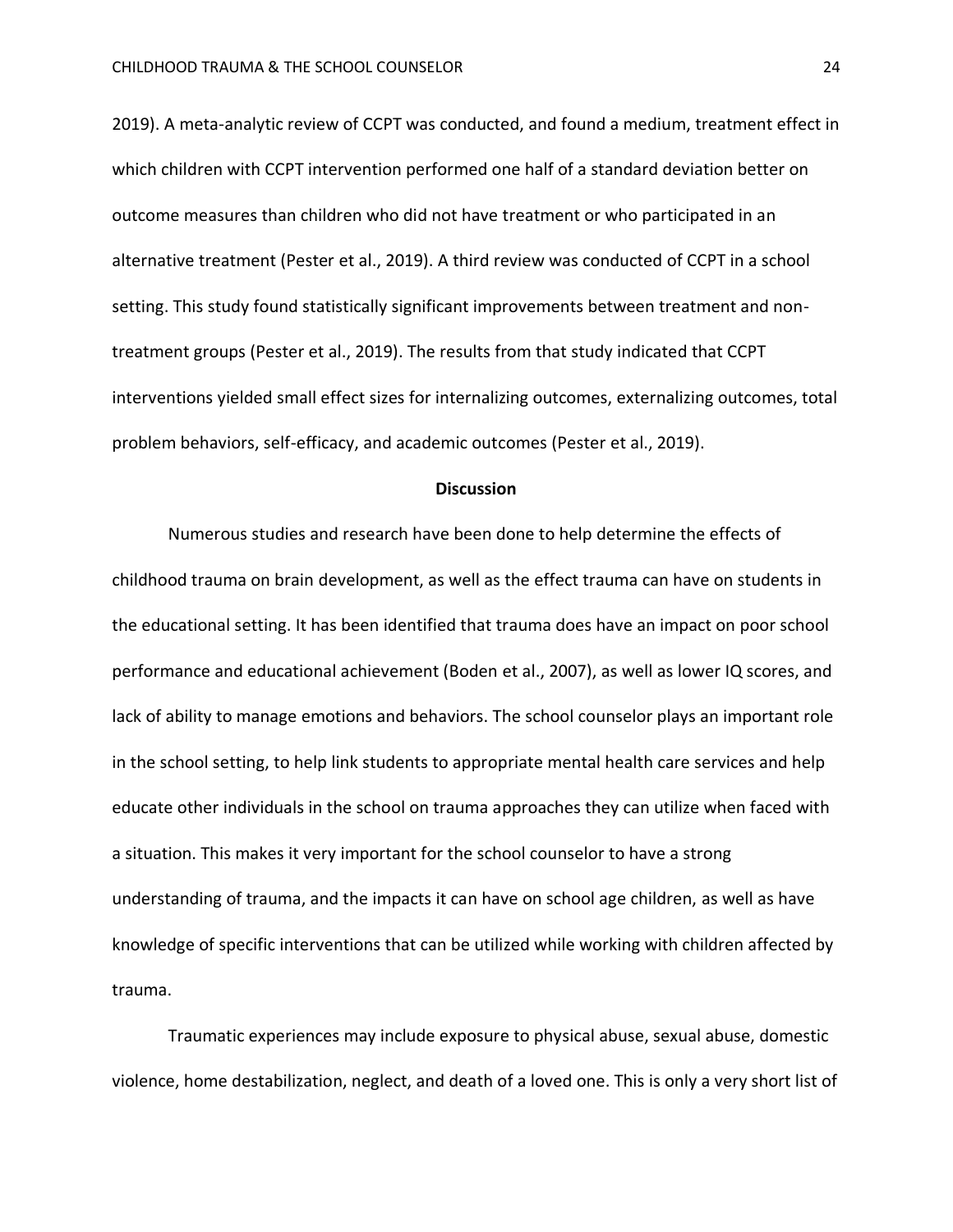the examples of traumatic experiences children may face in their short lifetime. These traumatic events have been directly linked to causing alterations in brain development in children. Although there has been research already conducted to determine just how trauma effects brain development, more extensive research is needed to fully understand the linkage between traumatic experiences and the effects on children's brains. However, the current research shows a significant amount of stress hormones constantly being released in the brain of a trauma affected child. Although this may seem obvious, many individuals do not realize that when the brain is flooded with stress hormones, the cerebral cortex may turn off. The cerebral cortex is the part of the brain that controls language, abstract thinking, perception, movement and adaptive responses to the world. If this part of the brain is turned off, children may experience impulsive behaviors, and poor judgment of the world around them. Children have an overwhelming amount of stress hormones in their brain, may always view the world around them as unsafe, and may view adults in their lives as threatening, even if they are safe adults. Another part of the brain that is affected by trauma is the limbic system. This part of the brain is involved with emotions. Children affected by trauma struggle with identifying emotions in themselves and others, due to them constantly living in a state of fear. Since their fear is always activated, children may overreact to situations that are not as big of a deal to their peers who are not affected by trauma, and may resort to running away from the situation, or fighting whatever is in their way, also known as 'fight or flight.' Often, this results in physical aggression towards peers and adults, or danger to the traumatized youth.

These impacts on the brain can make the learning environment especially difficult for children. If a child is constantly living in fear, and is analyzing their environment for potential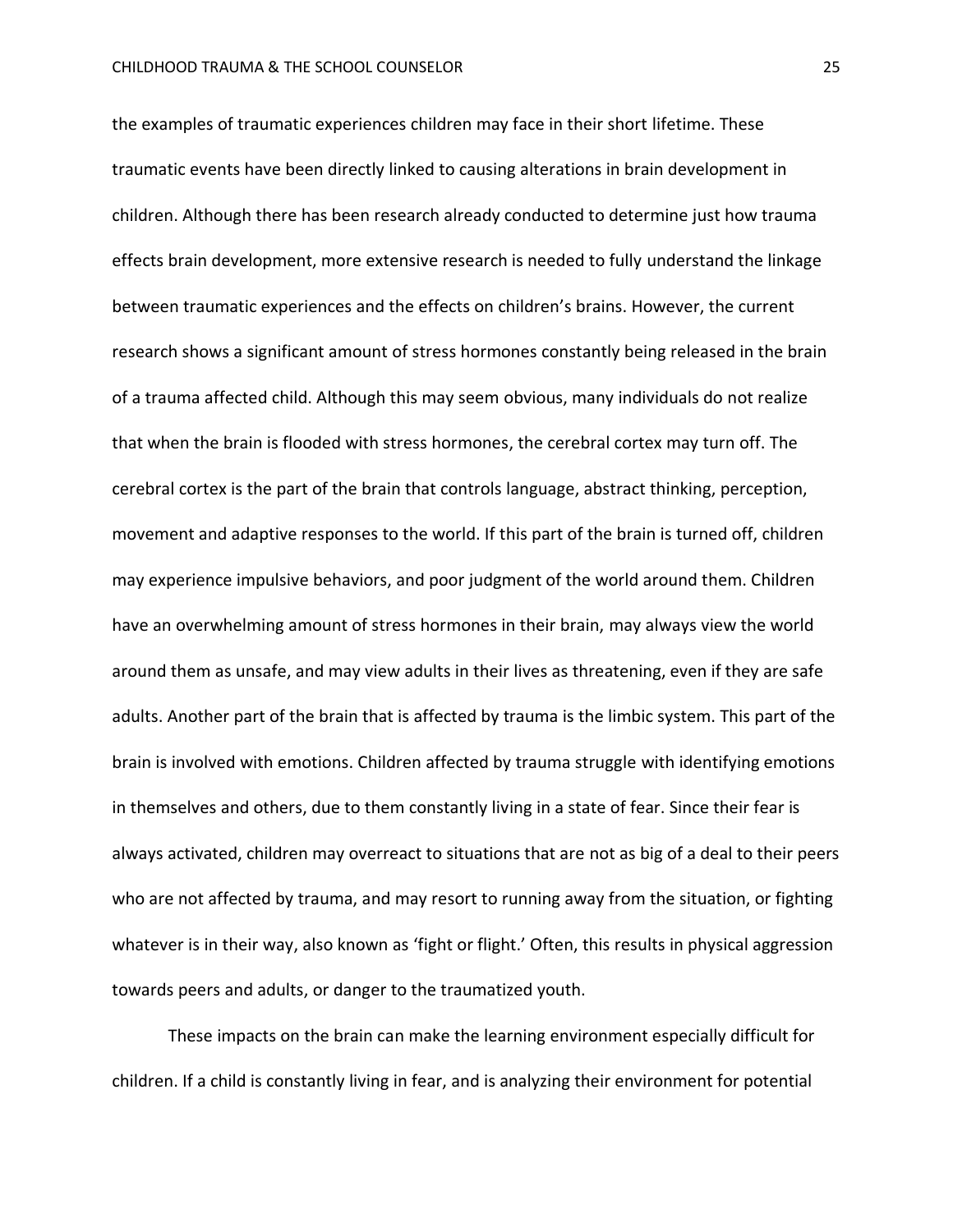threat, they are unable to fully focus on the content that is being taught. When children are unable to self-soothe and understand the feelings and emotions of themselves and others, they may struggle to control their strong emotions they may experience in the classroom, again, turning their attention away from the educational content, and many times resulting in explosive, aggressive behaviors. It has been proven that there is a direct link between trauma and poor school performance, and higher drop out rates.

Friendships and relationships are important for school aged children. When children have experienced trauma, they may have a difficult time forming relationships with others and maintaining relationships due to their lack of healthy social skills and being able to understand the perception of others. Early attachment patterns with a primary caregiver can aide in altering this ability for children. This can make the educational environment even more of a threat, since they may not have steady friendships, and may experience bullying. Children who have had unstable attachment in their infant years, may also struggle with attaching and forming relationships with others in their futures. They may fear their teacher, or not trust adults, making the education experience even more difficult.

The school counselor can make a positive impact on students that have experienced trauma and can help teachers and parents better understand where children's behaviors may be stemming from. By understanding the effects trauma can have on brain development, and the impact it can have on academics and social emotional and behavioral needs, the school counselor will be able to look through the defiant, and aggressive behaviors of the student, and work on the root cause of the issues. There are several evidence-based interventions designed to work effectively with children with traumatic backgrounds. Cognitive Behavioral Intervention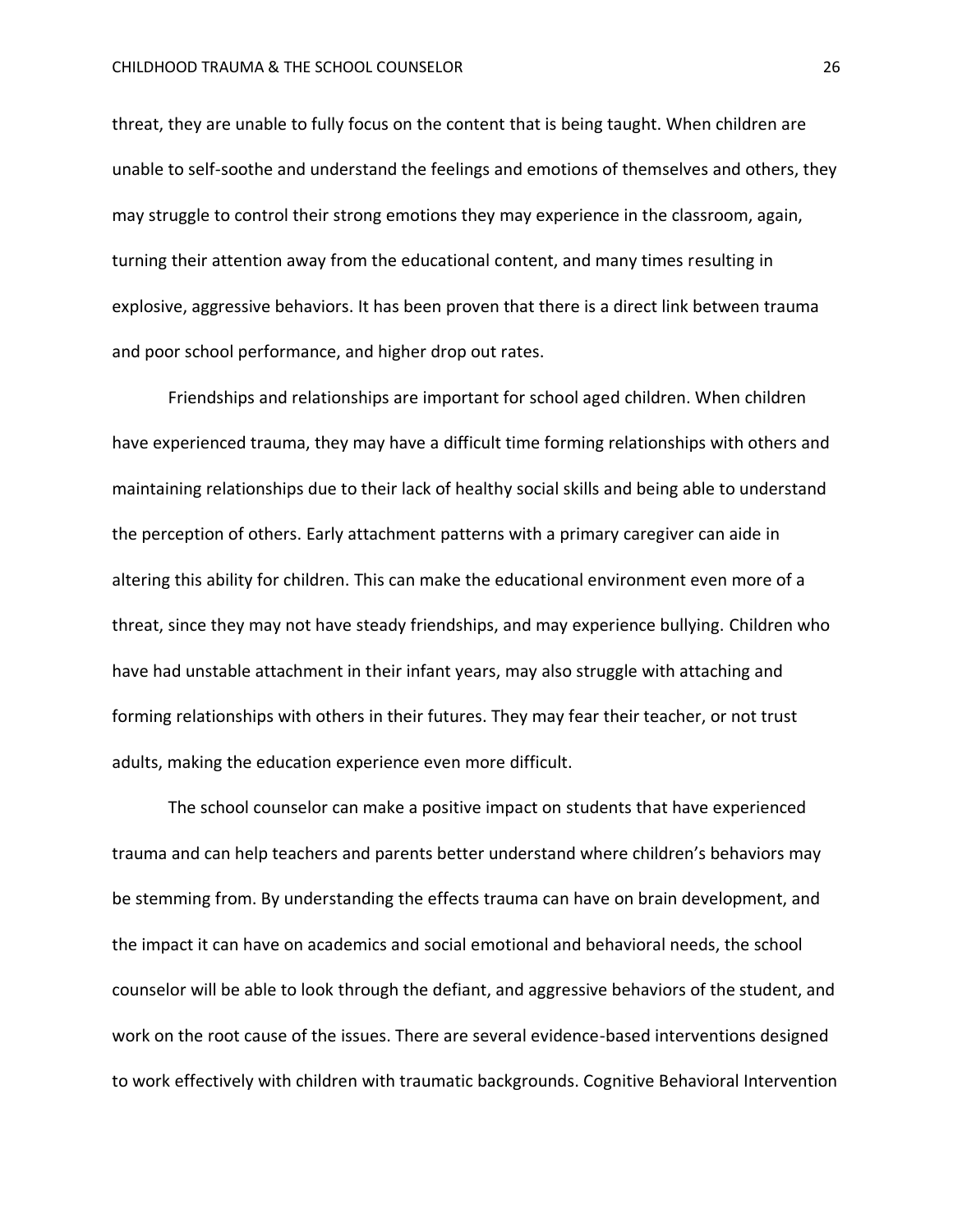for Trauma in Schools (CBITS), Trauma-Focused Cognitive Behavioral Therapy (TF-CBT), The Bounce Back Trauma Intervention and Child-Centered Play Therapy, are a few examples of interventions the school counselor may utilize while working with a trauma affected student. These interventions have been researched, and many studies have been conducted to determine their accuracy. Likewise, these interventions have been proven to be effective in increasing coping skills, problem solving skills, reducing anxiety and fear, and changing maladaptive thinking patterns into healthy and positive thinking patterns. These interventions have also helped children identify problem behaviors within themselves and better understand feelings and emotions in themselves and others.

Further research needs to be done in order to fully prove the relationship between childhood trauma and college and career readiness. Research has shown that trauma can impact school drop out rates, as well as failing test scores. This information suggests that children impacted by trauma have less of a chance of going to college, or obtaining a career; however, there is no concrete data available to prove this is true.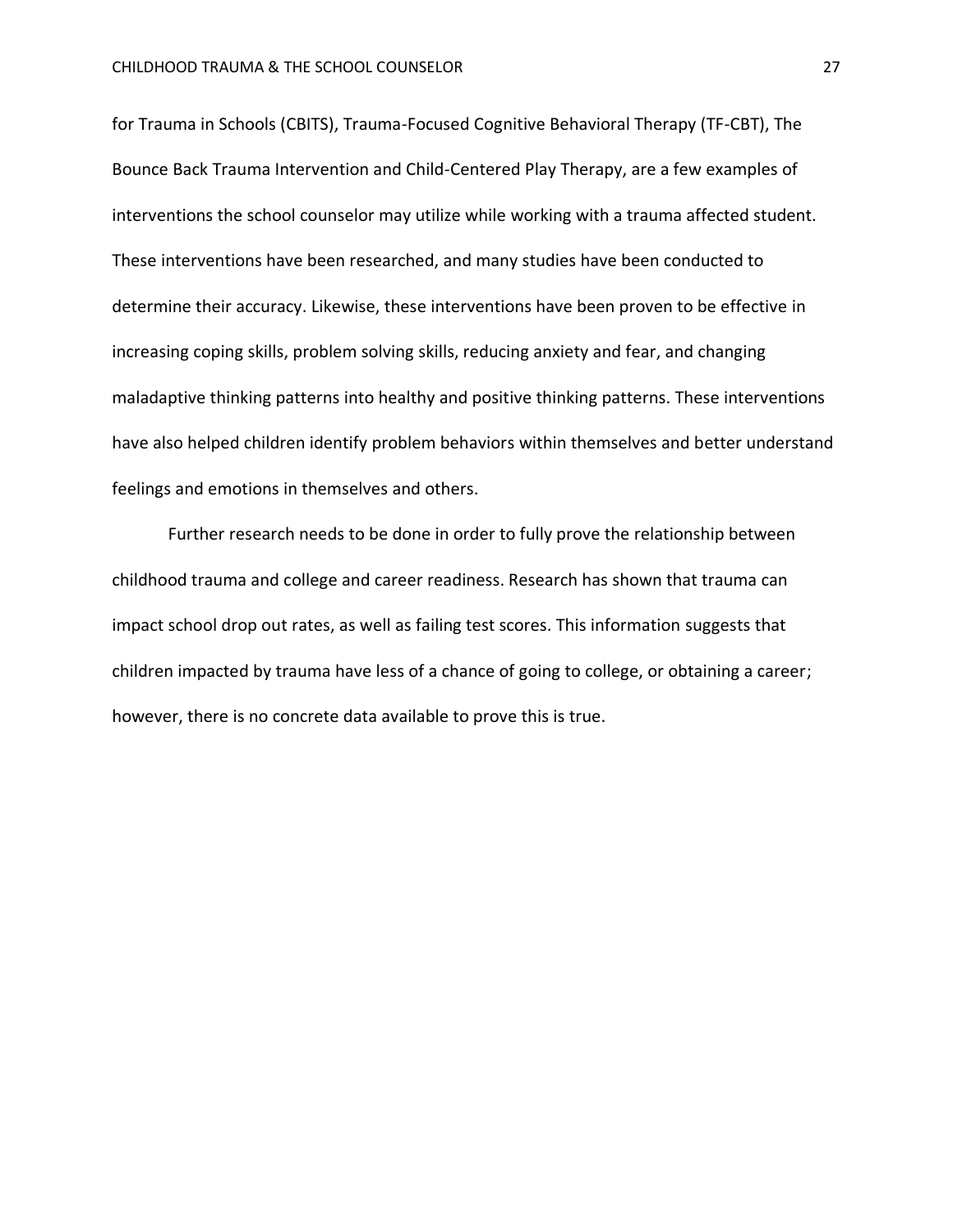#### **References**

- Administration for Children & Families. Child abuse, neglect data released. Retrieved from <https://www.acf.hhs.gov/media/press/2019/child-abuse-neglect-data-released>
- Blanco, P.J., Holliman, R.P., Ceballos, P.L. & Farnam, J.L. (2019). Exploring the impact of childcentered play therapy on academic achievement of at-risk kindergarten students. *International Journal of Play Therapy, 28 (3),* 133-143.
- Boden, J.M., Horwood, J. & Fergusson, D.M. (2007). Exposure to childhood sexual and physical abuse and subsequent educational achievement outcomes. *Child Abuse & Neglect, 31,*  1101-1114.
- Brown, S.D., Brack, G. & Mullis, F.Y. (2008). Traumatic symptoms in sexually abused children: Implications for school counselors. *American School Counseling Association, 11 (6),* 368- 379.
- Brunzell, T. Waters, L. & Stokes, H. (2015). Teaching with strengths in trauma-affected students: A new approach to healing and growth in the classroom. *American Journal of Orthopsychiatry, 85 (1),* 3-9.
- Casey Foundation, The Anne E. (2018). "More Than One in Five U.S. Kids Has Had Multiple Adverse Experiences." Retrieved from [https://www.aecf.org/blog/more-than-one-in-five-us-kids-has-had-multiple-adverse-](https://www.aecf.org/blog/more-than-one-in-five-us-kids-has-had-multiple-adverse-experiences/?gclid=Cj0KCQjwoqDtBRD-ARIsAL4pviCpc1-rRFkTkVPMEH_yCFSi_aIfgQhANL8BeGb8g5hTwtXORCY5hJEaAnV_EALw_wcB/)

[experiences/?gclid=Cj0KCQjwoqDtBRD-ARIsAL4pviCpc1-](https://www.aecf.org/blog/more-than-one-in-five-us-kids-has-had-multiple-adverse-experiences/?gclid=Cj0KCQjwoqDtBRD-ARIsAL4pviCpc1-rRFkTkVPMEH_yCFSi_aIfgQhANL8BeGb8g5hTwtXORCY5hJEaAnV_EALw_wcB/)

[rRFkTkVPMEH\\_yCFSi\\_aIfgQhANL8BeGb8g5hTwtXORCY5hJEaAnV\\_EALw\\_wcB/](https://www.aecf.org/blog/more-than-one-in-five-us-kids-has-had-multiple-adverse-experiences/?gclid=Cj0KCQjwoqDtBRD-ARIsAL4pviCpc1-rRFkTkVPMEH_yCFSi_aIfgQhANL8BeGb8g5hTwtXORCY5hJEaAnV_EALw_wcB/)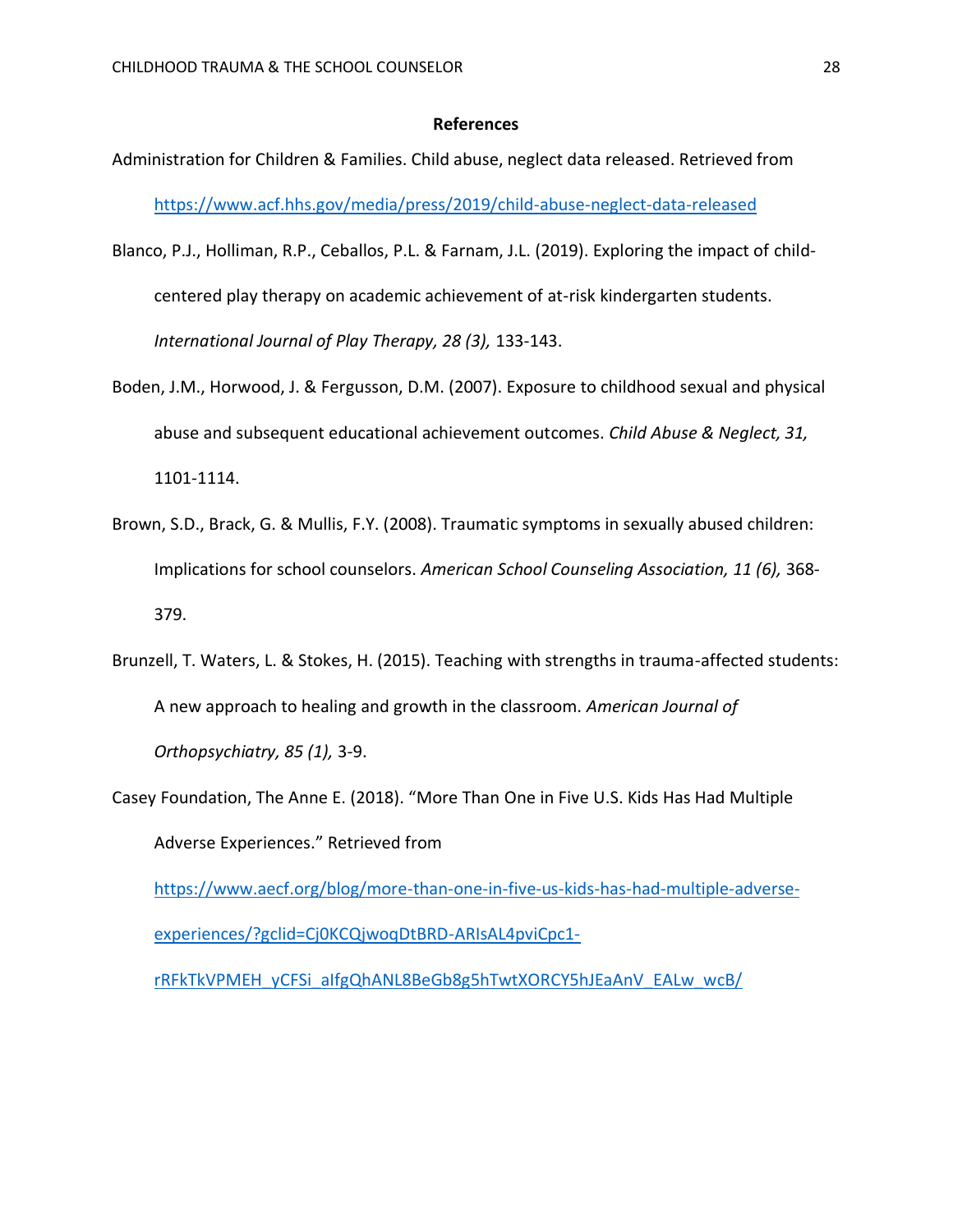- Cummings, K.P., Addante, S., Swindell, J., & Meadan, H. (2017). Creating supportive environments for children who have had exposure to traumatic events. *Child Family Study, 26,* 2728-2741.
- Downey, L. (2007). Calmer classrooms: A guide to working with traumatized children. Melbourne, Victoria, Australia: Child Safety Commissioner.
- Hall, J.G. (2019). Child-centered play therapy as a means of healing children exposed to domestic violence. *International Journal of Play Therapy, 28 (2),* 98-106.
- Hoover, S.A., Sapere, H., Lang, J.M., Nadeem, E., Dean, K.L., & Vona, P. (2018). Statewide implementation of an evidence-based trauma intervention in schools. *American Psychological Association, 33 (1),* 44-53.

Kids Matter Inc. Trauma. Retrieved from

https://kidsmatterinc.org/get-help/for-families/when-kids-are-victims-of-

crime/trauma/?gclid=Cj0KCQjwoqDtBRD-

ARIsAL4pviDDRg4VvFQ9Fr682z1AtOfArMenTEOYSLMjOFDkruch9I\_YtDgLKI0aAtEeEALw\_w cB

- Kindsvatter, A., & Geroski, A. (2014). The impact of early life stress on the Neurodevelopment of the stress response system. *Journal of Counseling & Development, 92* 472-480.
- Maikoetter, M. (2011). The resilient brain. From intuition to science: re-ed and traumainformed care. *Reclaiming Children and Youth, 19 (4),* 18-22.
- Murray, L.K., Cohen, J.A., & Mannarino, A.P. (2013). Trauma-focused cognitive behavioral therapy for youth who experience continuous traumatic experience. *Journal of Peace Psychology, 19 (2),* 180-195.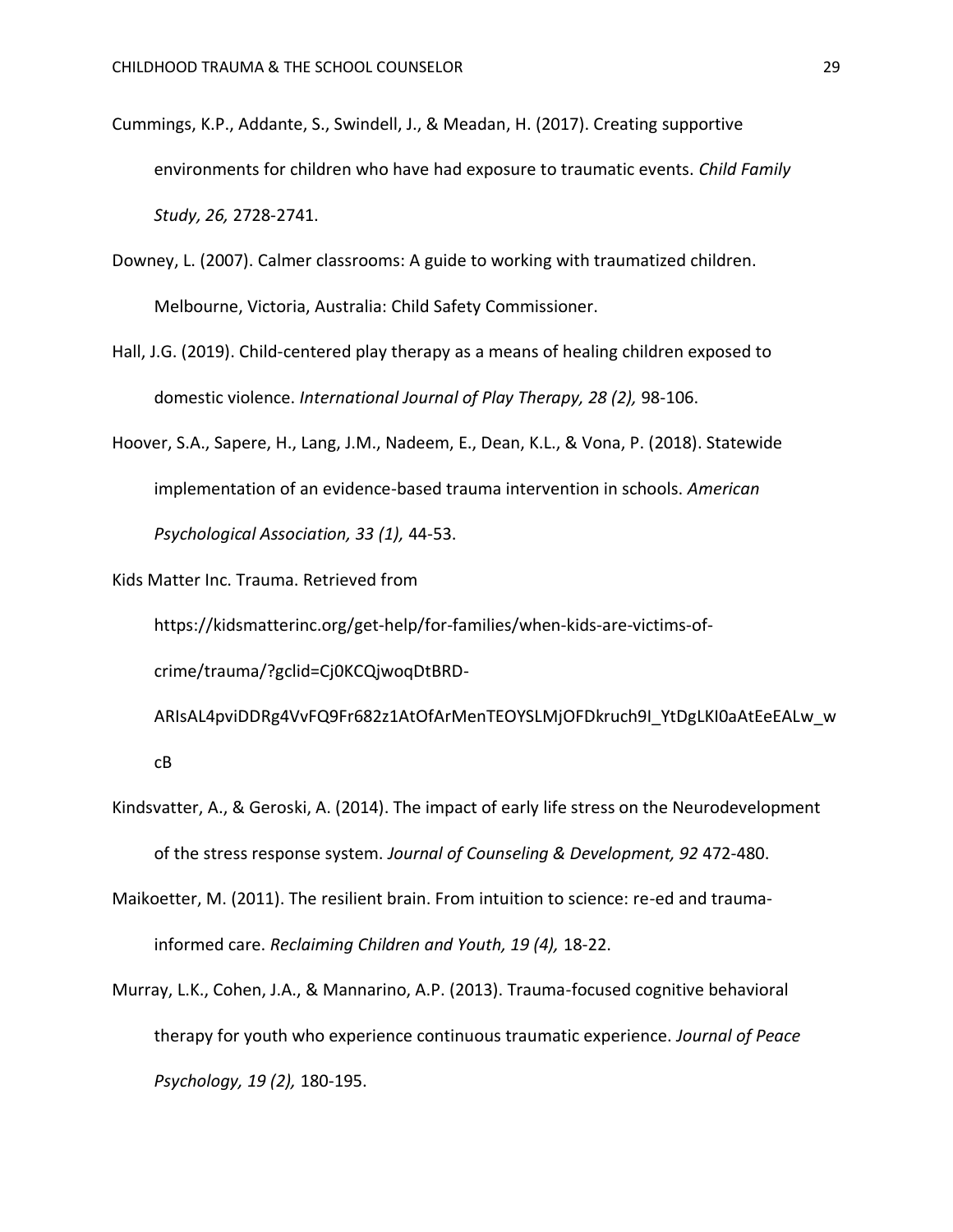- Ogden, P., Minton, K., & Pain, C. (2006). *Trauma and the Body.* New York, NY: Norton & Company.
- O'Neill, L., Guenette, F., & Kitchenham, A. (2010). Am I safe here and do you like me? Understanding complex trauma and attachment disruption in the classroom. *British Journal of Special Education, 37 (4),* 190-197.
- Pester, D., Lenz, S. & Dell'Aquila, J. (2019). Meta-analysis of single-case evaluations of childcentered play therapy for treating mental health symptoms. *International Journal of Play Therapy, 28 (3),* 144-156.
- Reinbergs, E.J., & Fefer, S.A. (2018). Addressing trauma in schools: multitiered services delivery options for practitioners. *Psychol Schs, 55,* 250-263.
- Santiago, C.D., Fuller, A.K., Lennon, J.M. & Kataoka, S.H. (2016). Parent perspectives from participating in a family component for CBITS: acceptability of a culturally informed school-based program. *Psychological trauma: Theory, Research, Practice, and Policy, 8 (3),*  325-333.
- Santiago, C. D., Lennon, J.M., Fuller, A.K., Brewer, S.K. & Kataoka, S.H. (2014). Examining the impact of a family treatment component for CBITS: when and for whom is it helpful? *Journal of Family Psychology, 28 (4),* 560-570.

Santiago, C.D., Raviv, T., Ros, A.M., Brewer, S.K., Distel, L.M.L., Torres, S.A., Fuller, A.K., Lewis, K.M., Coyne, C.A., Cicchetti, C., & Langley, A.K. (2018). Implementing the bounce back trauma intervention in urban elementary schools: a real-world replication trial. *School Psychology Quarterly, 33 (1),* 1-9.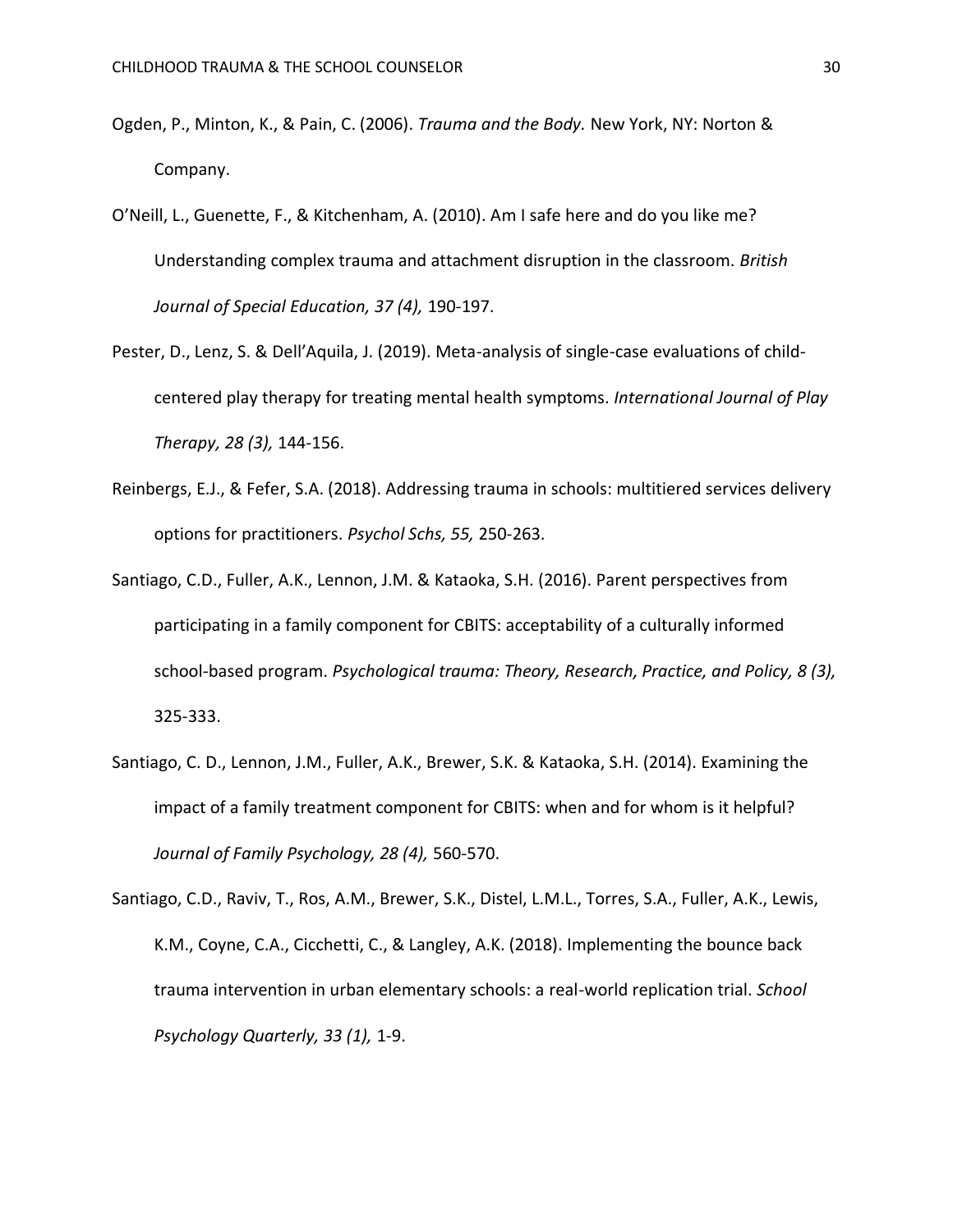- Sciaraffa, M.A., Zeanah, P.D., & Zeanah, C.H. (2017). Understanding and promoting resilience in the context of adverse childhood experiences. *Early Childhood Education Journal, 46,* 343- 353.
- Snyder, S.E. (2018). Implementation of trauma-focused cognitive-behavioral therapy in juvenile detention: a practiced note from the field. *American Psychological Association, 3 (4),* 284- 294.
- Terrasi, S., & Crain de Galarce, P. (2017, March). Trauma and learning in America's classrooms. *Emotional Life and Learning, 98 (6),* 35-40*.*
- Van der Kolk, B.A., McFarlane A.C., & Weisaeth, L. (1996). *Traumatic Stress, The Effects of Overwhelming Experience on Mind, Body, and Society.* New York, NY: The Guilford Press.
- Wasserman, E. (2003). Understanding the effects of childhood trauma on brain development in native children. Retrieved from

https://pdfs.semanticscholar.org/9367/e3f9f535724c1c679b31680b1673db75c898.pdf

- Webb, C., Hayes, A.M., Grasso, D., Laurenceau, J. & Deblinger, E. (2014). Trauma-focused cognitive behavioral therapy for youth: effectiveness in a community setting. Psychological Trauma: Theory, Research, Practice, and Policy, 6 (5), 555-562.
- Wolpow, R., Johnson, M., Hertel, R., & Kincaid, S. (2016). The heart of learning and teaching: Compassion, resiliency, and academic success (3rd ed.) Retrieved from [http://www.k12.wa.us/compassionateschools/pubdocs/TheHeartofLearningandTeaching.p](http://www.k12.wa.us/compassionateschools/pubdocs/TheHeartofLearningandTeaching.pdf) [df](http://www.k12.wa.us/compassionateschools/pubdocs/TheHeartofLearningandTeaching.pdf)